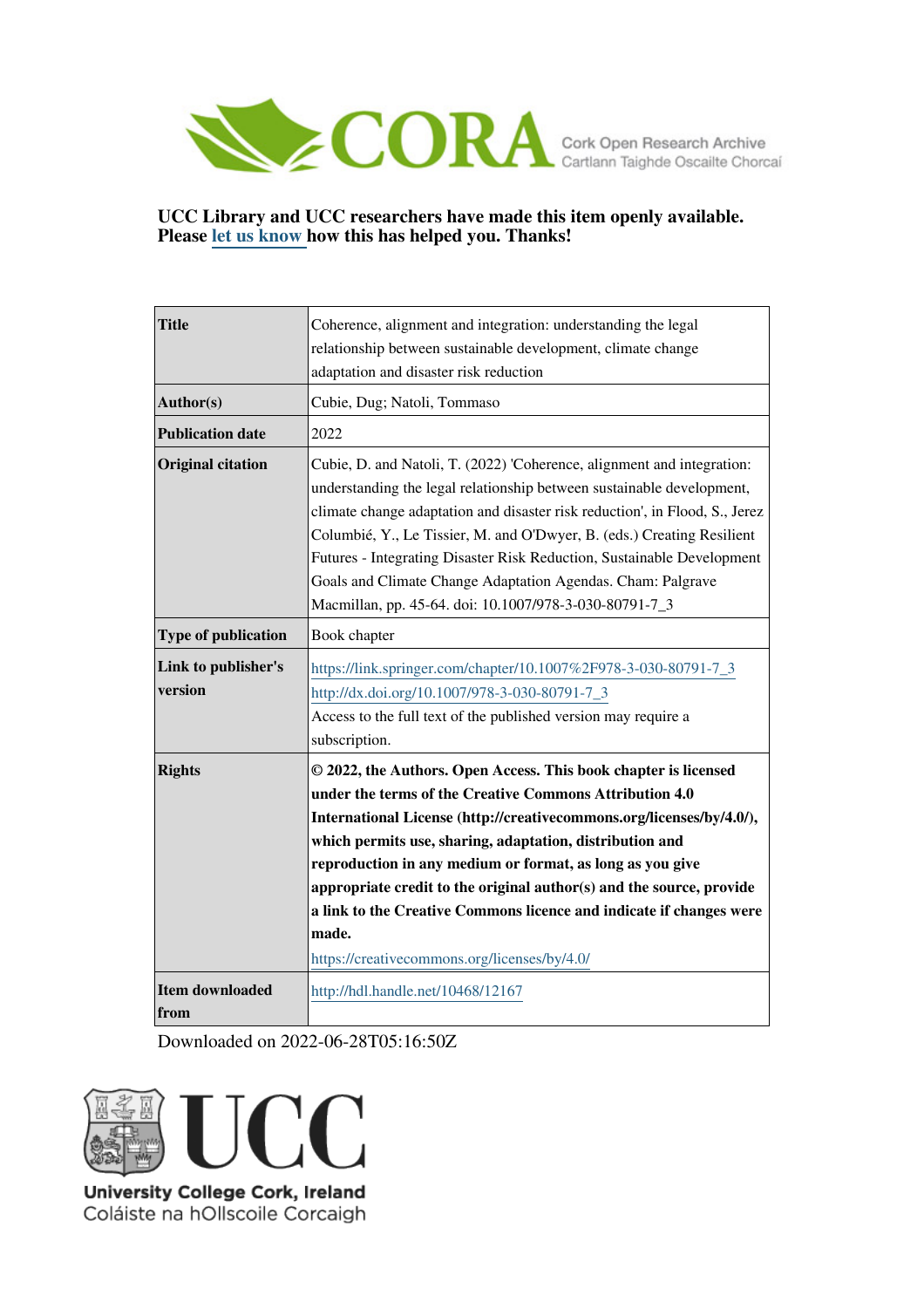

# **3**

# **Coherence, Alignment and Integration: Understanding the Legal Relationship Between Sustainable Development, Climate Change Adaptation and Disaster Risk Reduction**

**Dug Cubie and Tommaso Natoli**

## **Introduction**

International law can play an important role in promoting national, regional and international actions to tackle the human impacts of climate change and disasters. Of note, 2015 saw the adoption of three interconnected normative frameworks: the Sendai Framework for Disaster Risk Reduction 2015–2030, the Paris Agreement under the UN Framework Convention on Climate Change (UNFCCC), and the UN's 2030 Agenda for Sustainable Development and the Sustainable Development Goals (SDGs). This was no small achievement, as the different evolutionary pathways and siloed nature of these topics had meant that they had remained 'stubbornly separate' up until that point (Melamed et al.,

D. Cubie ( $\boxtimes$ ) • T. Natoli

School of Law, University College Cork, Cork, Ireland e-mail[: d.cubie@ucc.ie](mailto:d.cubie@ucc.ie)[; tommaso.natoli@ifrc.org](mailto:tommaso.natoli@ifrc.org)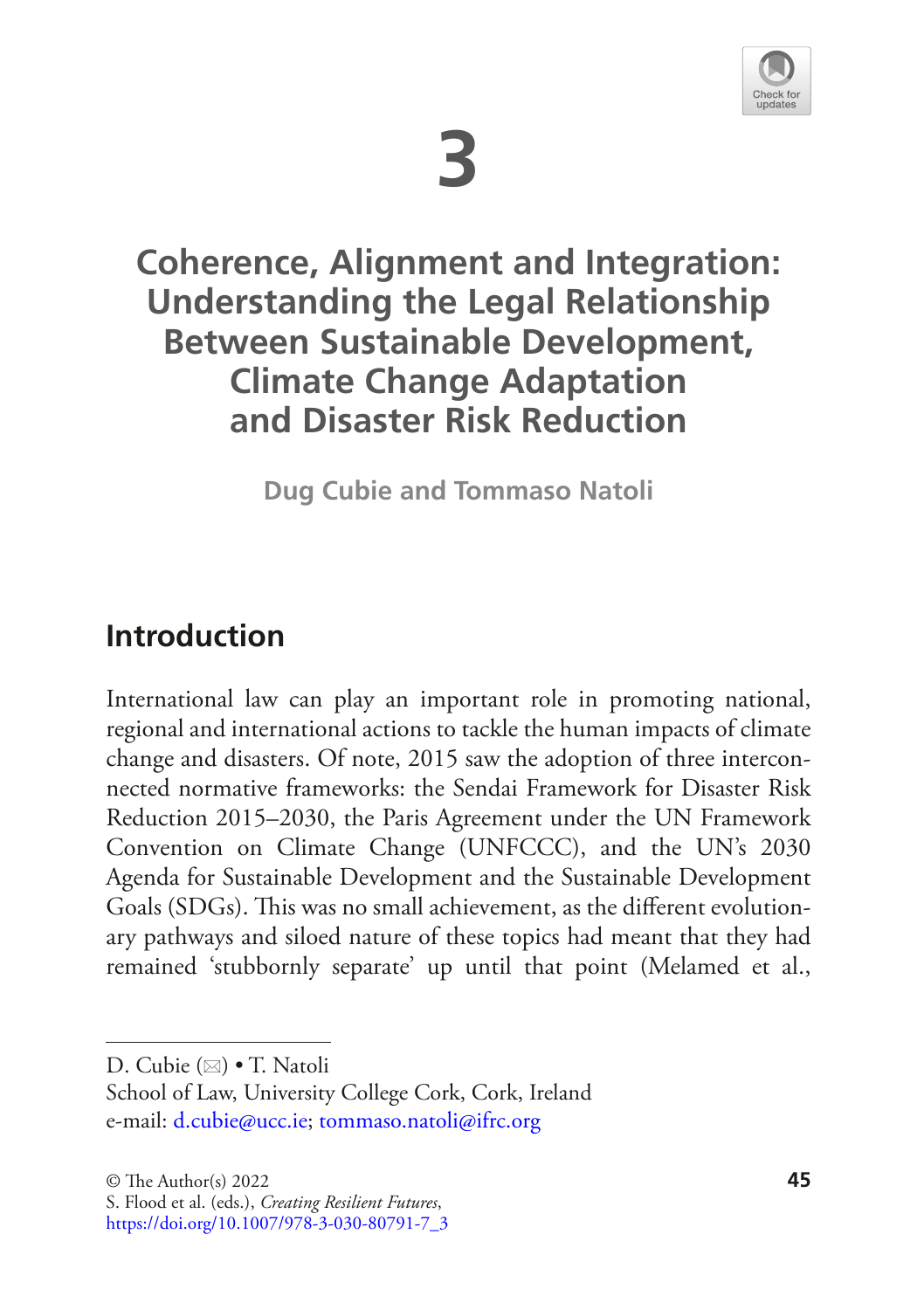[2012](#page-19-0)).<sup>[1](#page-2-0)</sup> The UN's 2030 Agenda was constructed as the centrepiece of global eforts to eradicate poverty and its stated aim is to provide an allencompassing approach to sustainable development in all its dimensions (economic, social and environmental). In addition to reiterating the importance of full respect for international law and human rights, the Agenda reaffirms the interrelated nature of international commitments made by states and the challenges that they face, while simultaneously highlighting the need for 'integrated solutions'. (UNGA, [2015](#page-20-0), paras. 10–13).

One may therefore be tempted to view this body of international norms, rules and standards as a comprehensive and unifed system. To an extent, this is correct, with states and the various components of the United Nations system<sup>[2](#page-2-1)</sup> proposing, debating, interpreting and implementing a multitude of international instruments and institutional arrangements. However, conversely, the range of actors and thematic areas of international regulation has grown exponentially since 1945, leading to a real risk of overlap, gaps and siloed regimes. The increasing complexity and specialisation of different legal regimes have consequently led to concerns regarding a confusing fragmentation of international law (Koskenniemi, [2007;](#page-18-0) Peters, [2017](#page-19-1); Young, [2012](#page-20-1)). The problem from a legal perspective, as set out in a key report from the International Law Commission, is that:

such specialized law-making and institution-building tends to take place with relative ignorance of legislative and institutional activities in the adjoining felds and of the general principles and practices of international law. The result is conflicts between rules or rule-systems, deviating institutional practices and, possibly, the loss of an overall perspective on the law. (UNGA, [2006,](#page-20-2) para. 8)

The counterbalance to this fragmentation is set out in Article  $31(3)(c)$  of the Vienna Convention on the Law of Treaties which requires that 'any relevant rules of international law applicable in the relations between the parties' are considered during the interpretation of a specific treaty. This

<span id="page-2-0"></span><sup>1</sup>As discussed further below, the 2012 Outcome Statement from the Rio+20 World Summit provided one of the frst strong calls by states for greater connections to be made between these frameworks as they were being developed.

<span id="page-2-1"></span><sup>2</sup> Including the General Assembly, Security Council, International Court of Justice, and the Economic and Social Council. For an overview, see: <https://www.un.org/en/about-un/>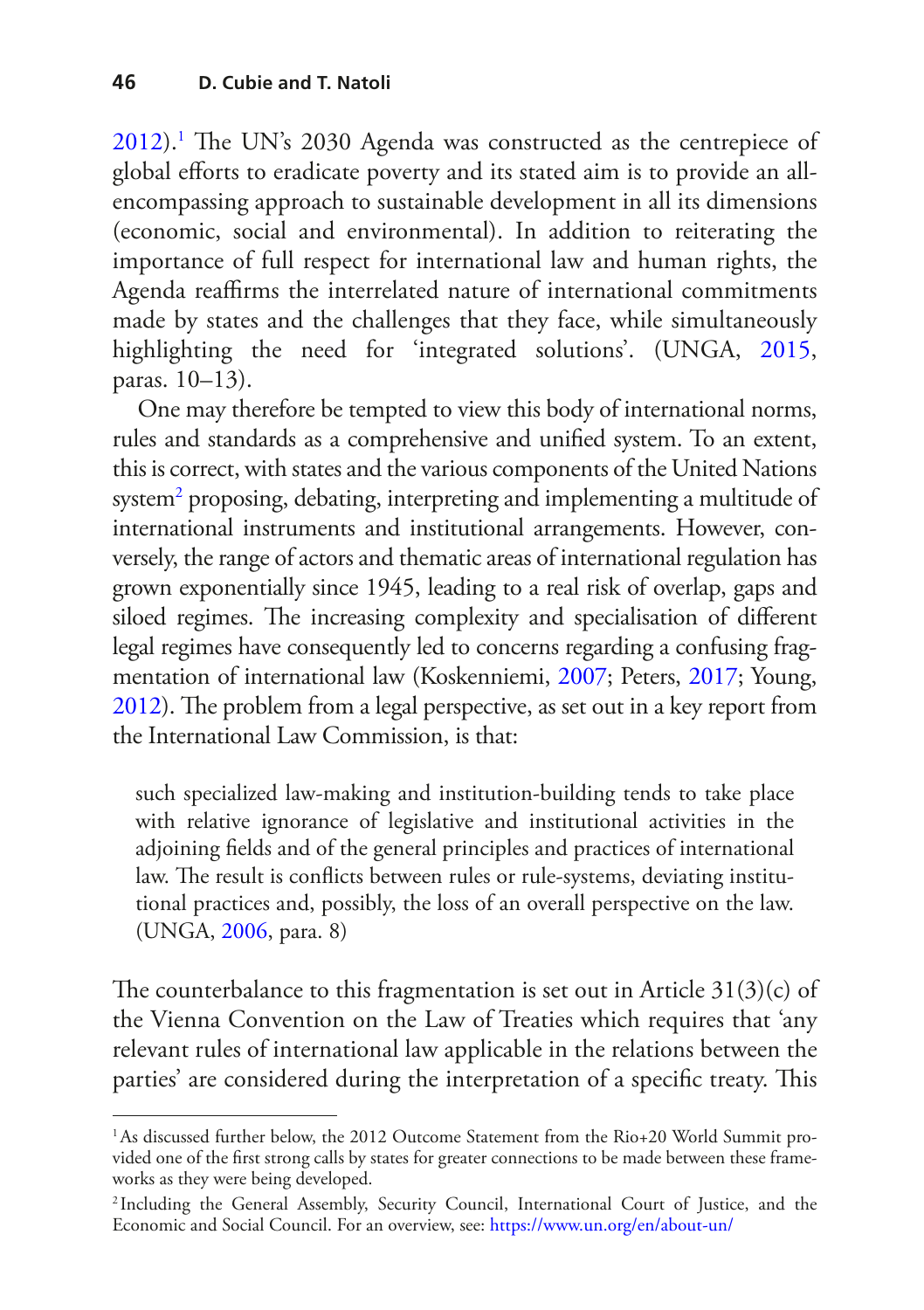'systemic integration' of competing international legal obligations was introduced so as to avoid contradictions between diferent international instruments (McLachlan, [2005\)](#page-19-2). While this integrative imperative applies to conficting binding international norms, to resolve contradictory articles in two diferent international treaties, however, questions remain as to the role played by internationally adopted non-binding norms or instruments (so-called 'soft law') and whether one can even talk of systemic integration between binding and non-binding texts. For example, while the UNFCCC and Paris Agreement are binding international legal instruments,[3](#page-3-0) both the Sendai Framework and the SDGs were adopted as authoritative policy frameworks rather than enforceable legal obligations. So, as we shall see in Sect. Relationship between International Law and Soft Law below, while the close connection in subject matter and required actions between these three instruments is well recognised and highlighted by their partially overlapping goals (Melamed et al., [2012](#page-19-0); Natoli, [2019](#page-19-3)), the legal relationship between them is far from clear. The challenge becomes even more acute when one reviews the language used in these different documents. There are references to the need for 'integrated approaches,' 'policy coherence,' 'policy integration' and 'stronger interlinkages,' yet these phrases appear to be used interchangeably and nowhere are they properly defned (Natoli, [2020b](#page-19-4)).

Despite this legal indeterminacy, the normative impact that social structures and institutions have on hazard prevention, preparation and response is undeniable (de Leon & Pittock, [2017](#page-18-1)).<sup>4</sup> Therefore, our analysis draws on insights from disaster risk management theory and practice. As argued by Albis, Lauta and Raju: 'Disasters ... have social roots. Thus the management of disasters today is dependent on the organisation of society, and hence on our ability to integrate relevant knowledge into the institutional arrangements and policies that underpin our ability to address disaster risk' (Albis et al., [2020](#page-18-2)). Multi-level understanding and sharing of knowledge regarding the organisation of legal and policy

<span id="page-3-0"></span><sup>&</sup>lt;sup>3</sup>While the Paris Agreement is an international treaty which contains legal obligations for state parties, the enforceability of these obligations has been questioned: Daniel Bodansky, 'The Legal Character of the Paris Agreement' (2016) 25(2) *Review of European, Comparative and International Environmental Law* 142–150.

<span id="page-3-1"></span><sup>4</sup>For general discussion of the social function of law: Philip Allott, 'Te Concept of International Law' (1999) 10 *European Journal of International Law* 31–50.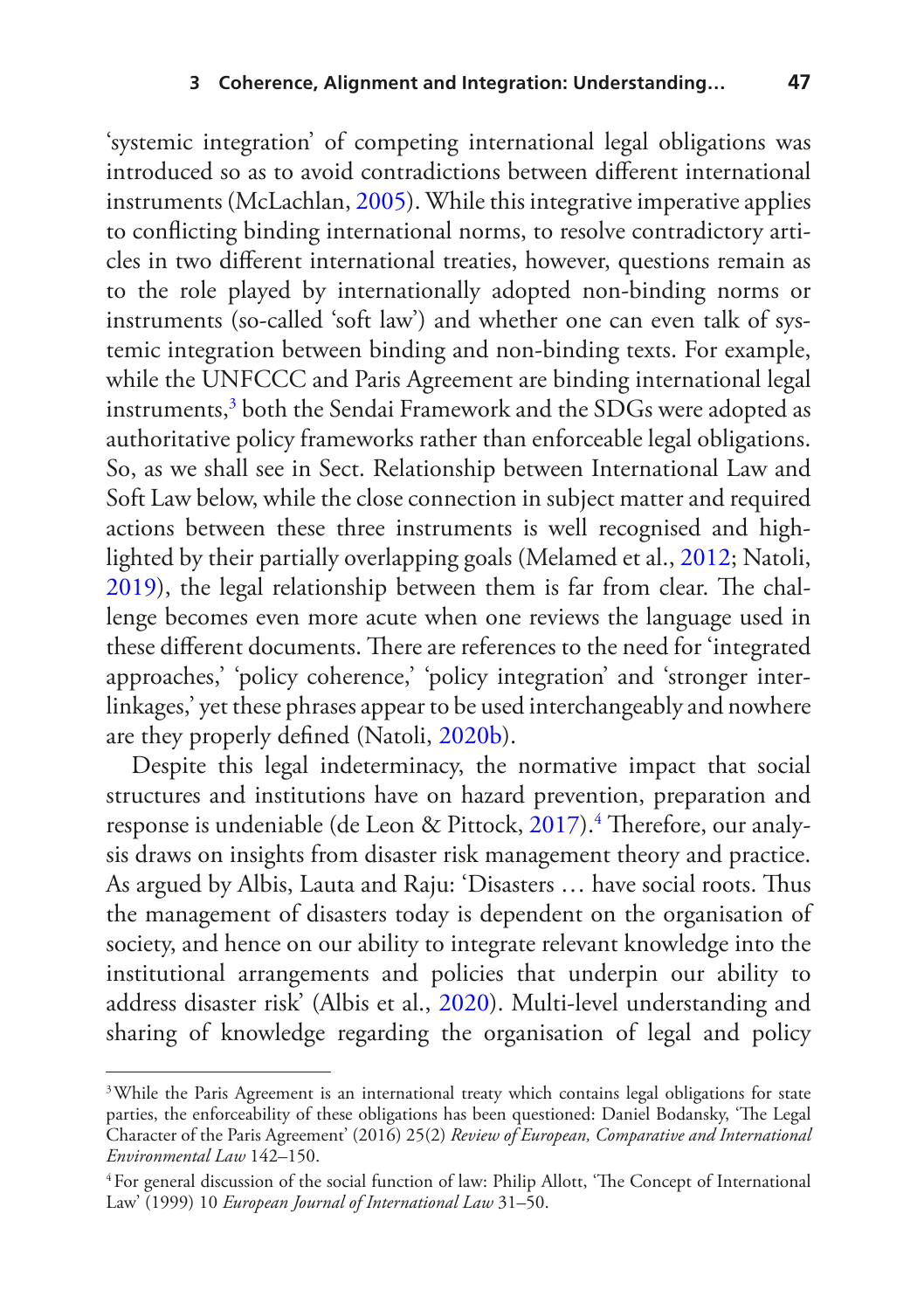frameworks can therefore assist in promoting connected thinking and the destruction of disciplinary silos.<sup>[5](#page-4-0)</sup>

As with other contributions in this book, a key theme running throughout this chapter is the need to understand specifc aspects of the relationship between sustainable development, climate change adaptation (CCA) and disaster risk reduction (DRR). From our legal perspective, we hope to provide an overview of the interactions between legal and policy frameworks at the international, regional and national levels, while drawing on empirical observations of the law in practice. The chapter commences with discussion of the legal status of diferent international instruments, before providing a textual analysis of the language used by states, the UN and other actors in the relevant documents. We then propose an 'hourglass' model of the legal relationships between the diferent frameworks for sustainable development, CCA and DRR based on: (a) systemic coherence at the international level; (b) vertical alignment between the international, regional and national levels; and (c) horizontal integration of international norms at the domestic level.

## **Methodology**

As noted by Christopher McCrudden, a key form of academic legal research is that which focuses on the understanding and internal coherence of legal concepts and legal reasoning. McCrudden highlights that this type of research addresses questions such as 'how legal concepts ft together, the consistence of the use of concepts in diferent areas of law,

<span id="page-4-0"></span><sup>&</sup>lt;sup>5</sup>While existing synergies and potential solutions to overcome the siloed nature of these frameworks have been examined in several previous research and technical analysis, our analysis focuses specifcally on the content of respective legal instruments and the need for linguistic clarity. Examples of other relevant papers include: Lisa Schipper & Mark Pelling, 'Disaster Risk, Climate Change and International Development: Scope for, and challenges to, integration' (2006) 30/1 *Disasters*, 19–38; Tom Mitchell, Maarten van Aalst & Paula Silvia Villanueva, 'Assessing Progress on Integrating Disaster Risk Reduction and Climate Change Adaptation' in *Development Processes, Strengthening Climate Resilience Discussion Paper 2* (2010); Ilan Kelman, 'Linking Disaster Risk Reduction, Climate Change, and the Sustainable Development Goals' (2017) 26/3 *Disaster Prevention and Management*; UN FCCC/TP/2017/3, 'Opportunities and Options for Integrating Climate Change Adaptation with the Sustainable Development Goals and the Sendai Framework for Disaster Risk Reduction 2015–2030', Technical paper by the Secretariat (2017).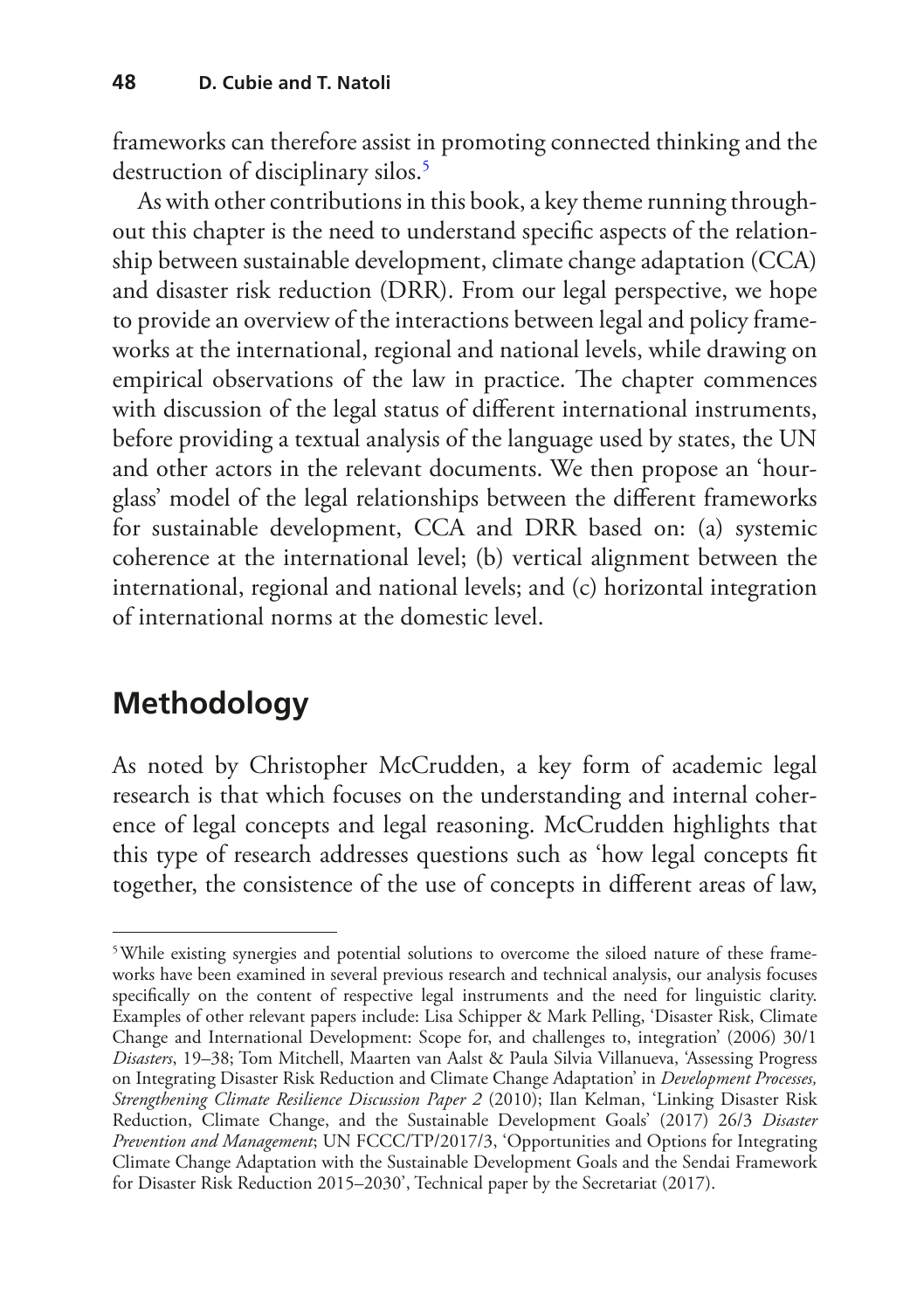[and] the extent to which general principles can be extracted from legal reasoning that can be used to predict or guide future legal decisionmaking' (McCrudden, [2006](#page-19-5), p. 632). In researching the coherence of the international normative frameworks addressing sustainable development, CCA and DRR, we have utilised a doctrinal legal analysis, namely a textual analysis of the relevant international instruments.

However, doctrinal legal analysis also requires an understanding of how the law works in practice (Ibid., p. 633), so this chapter also draws on empirical research undertaken in the Pacifc Island Countries (PICs) by Dr Natoli through the IRC-MSCA CAROLINE project, 'Leave No One Behind: Developing Climate-Smart/Disaster Risk Management Laws that Protect People in Vulnerable Situations for a Comprehensive Implementation of the UN Agenda 2030.'[6](#page-5-0)

### **Results and Discussion**

#### **Sources and Enforcement of International Law**

In domestic legal systems, to understand whether a particular action or omission is required by law, one must frst identify whether there is a binding and enforceable rule regulating particular behaviour. For example, in some countries a pedestrian crossing a road on a red light might be committing a criminal or administrative ofence, while in others jaywalking may not be prohibited by law and is viewed simply as a risk that the individual takes upon themselves. To fnd out what the law is, you need to examine the sources of law for that particular country, such as legislation, case law, administrative orders, etc. There are likewise rules setting out the sources of international law. For an international lawyer, the frst point of reference is Article 38(1) of the Statute of the International Court of Justice (ICJ), which sets out four sources upon which the ICJ can rely, namely: (a) international conventions; (b) international custom; (c) general principles of law; and (d) judicial decisions and highly

<span id="page-5-0"></span><sup>6</sup>For more details on the project, see: [https://media.ifrc.org/ifrc/what-we-do/disaster-law/](https://media.ifrc.org/ifrc/what-we-do/disaster-law/leave-no-one-behind/) [leave-no-one-behind/](https://media.ifrc.org/ifrc/what-we-do/disaster-law/leave-no-one-behind/)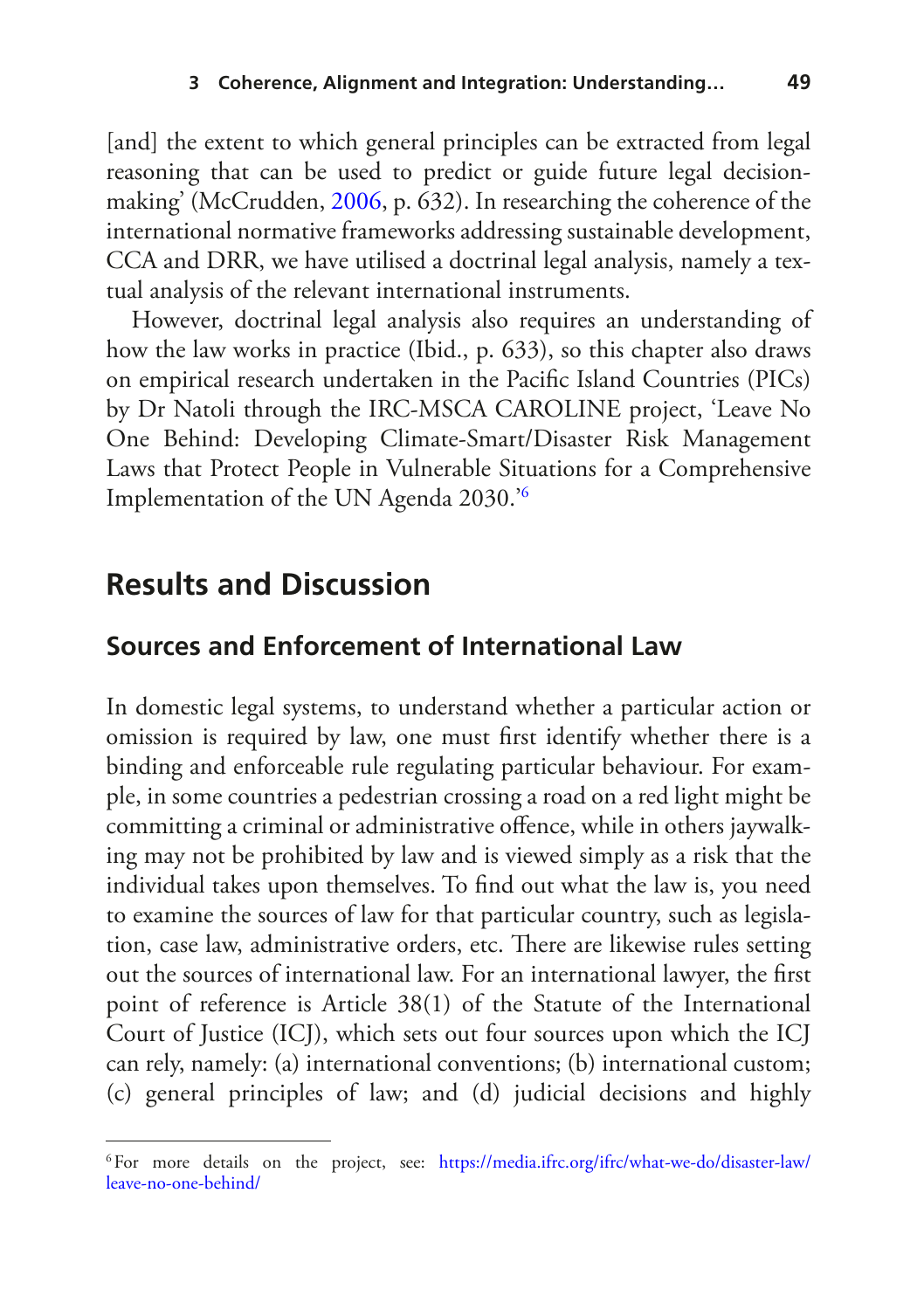qualifed publications as a subsidiary means of determination (Wolfrum, [2011](#page-20-3)). The binding legal status of international conventions, such as the UN Framework Convention on Climate Change, is therefore fairly clear. The challenges arise when one starts examining other internationally authoritative texts, which may or may not have the force of international law. For example, UN General Assembly Resolutions are generally held not to have the force of international law but may infuence the behaviour of states, which in turn might come to be recognised as binding international custom.<sup>7</sup> The most famous example is the Universal Declaration of Human Rights which was initially adopted as a General Assembly Resolution on 8th December 1948 but has subsequently been recognised as binding on all states via customary international law (Hannum, [1996\)](#page-18-3). Other infuential texts can include recommendations adopted by international conferences, decisions by international organisations and even guidelines or plans of action developed by nongovernmental actors, academics or practitioners (Blutman, [2010](#page-18-4), pp. 607–608).

This broad range of authoritative but non-binding sources (at both the domestic and international levels) is often called 'soft law.' Debate rages regarding this apparent misnomer – for how can something be 'law' if it is not legally enforceable[?8](#page-6-1) While it is outwith the scope of this chapter to engage in depth with this debate, it is nonetheless of direct relevance as two of the three frameworks under consideration, namely the Sendai Framework and the SDGs, fall squarely within the soft law defnition (Siders, [2016\)](#page-19-6). Moreover, within the purview of all three frameworks are a series of important non-binding guidance documents, such as the Cancún Adaptation Framework adopted by the UNFCCC Conference of the Parties (CoP16) in 2011[.9](#page-6-2) Both the Sendai Framework and the SDGs were adopted at global diplomatic conferences, following extensive

<span id="page-6-0"></span><sup>7</sup>UN General Assembly Resolutions can also, in certain cases, be accepted as "highly qualifed publications" under Article 38(1)(d), i.e. as *opinio juris*.

<span id="page-6-1"></span><sup>8</sup>For difering perspectives, see: Jean d'Aspremont, 'Softness in International Law: A Self-Serving Quest for New Legal Materials' (2008) 19(5) *European Journal of International Law* 1075–1093; Arnold N. Pronto, 'Understanding the Hard/Soft Distinction in International Law' (2015) 48 *Vanderbilt Journal of Transnational Law* 941–956.

<span id="page-6-2"></span><sup>&</sup>lt;sup>9</sup>The Conference of the Parties mechanism was established by Article 7 of the UNFCCC as the "supreme body of this Convention."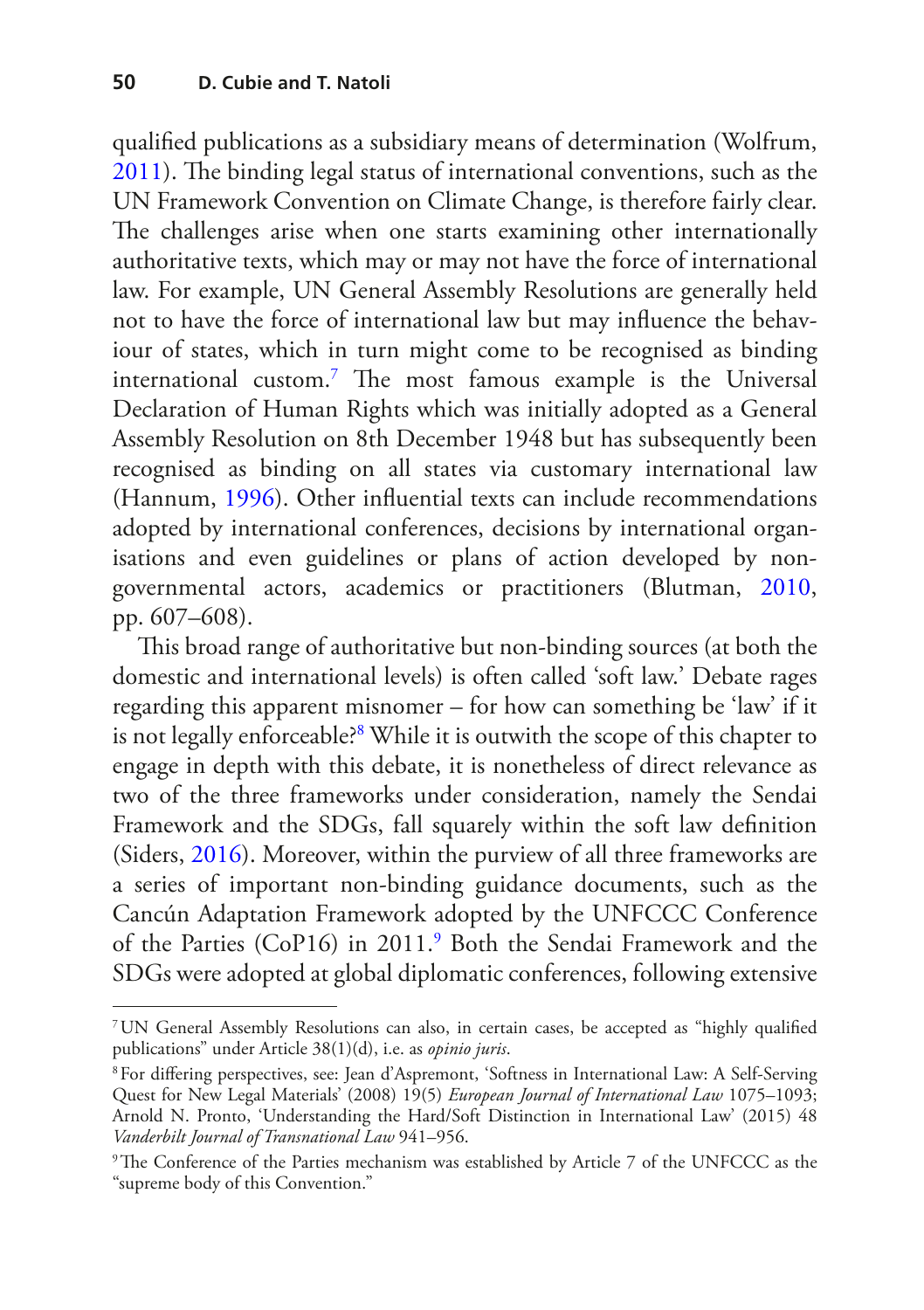state and non-state actor engagement, and so represent authoritative statements of policy, although not of law.<sup>10</sup> This in turn raises questions as to their legal relationship with the UNFCCC and Paris Agreement, which contain binding international legal obligations.

#### **Relationship Between International Law and Soft Law**

As noted in the Introduction, while the risk of fragmentation of international legal regimes is well recognised, the legal requirement of systemic integration set out in the Vienna Convention on the Law of Treaties only applies to binding international law – in other words, sources of international law corresponding to Article 38(1) of the ICJ Statute, but not soft law sources.<sup>11</sup> It is therefore difficult to talk of 'systemic integration' in the strictly legal sense in regard to the frameworks for CCA, DRR and the SDGs. Yet, it has long been recognised that soft law sources may have normative impact – as far back as 1980, Richard Baxter, while serving as a judge on the ICJ, argued that: 'I intend to use the term ['international agreements'] in a much wider sense as comprehending all those norms of conduct which States or persons acting on behalf of States have subscribed to, without regard to their being binding, or enforceable, or subject to an obligation of performance in good faith' (Baxter, [1980](#page-18-5), p. 550). Baxter continues by developing the concept of 'political treaties' which are 'merely joint statements of policy' (Ibid., p. 551). Using this analogy, states cannot 'violate' the Sendai Framework or SDGs, or indeed the Cancún Adaptation Framework, and so there is no legal recourse to enforce states' compliance.<sup>[12](#page-7-2)</sup>

<span id="page-7-0"></span><sup>&</sup>lt;sup>10</sup>For analysis of the legal status of the Hyogo Framework for Action, precursor to the Sendai Framework, see: Luca Corredig, 'Efectiveness and Accountability of Disaster Risk Reduction Practices: An Analysis through the Lens of IN-LAW' in: Ayelet Berman et al (eds.), *Informal International Lawmaking: Case Studies* (Torkel Opsahl Academic EPublisher, 2012).

<span id="page-7-1"></span><sup>&</sup>lt;sup>11</sup> Koskenniemi is clear that Art  $31(3)(c)$  VCLT only refers to 'rules of international law' and so "thus emphasising that the reference for interpretation purposes must be to rules of law, and not to broader principles or considerations which may not be frmly established as rules." UNGA, [2006](#page-20-2), para. 426.

<span id="page-7-2"></span> $12$ This 'informality' in international law-making is not unique, as was extensively documented by the 'IN-LAW' project: Joost Pauwelyn, Ramses A. Wessel and Jan Wouters (eds.), *Informal*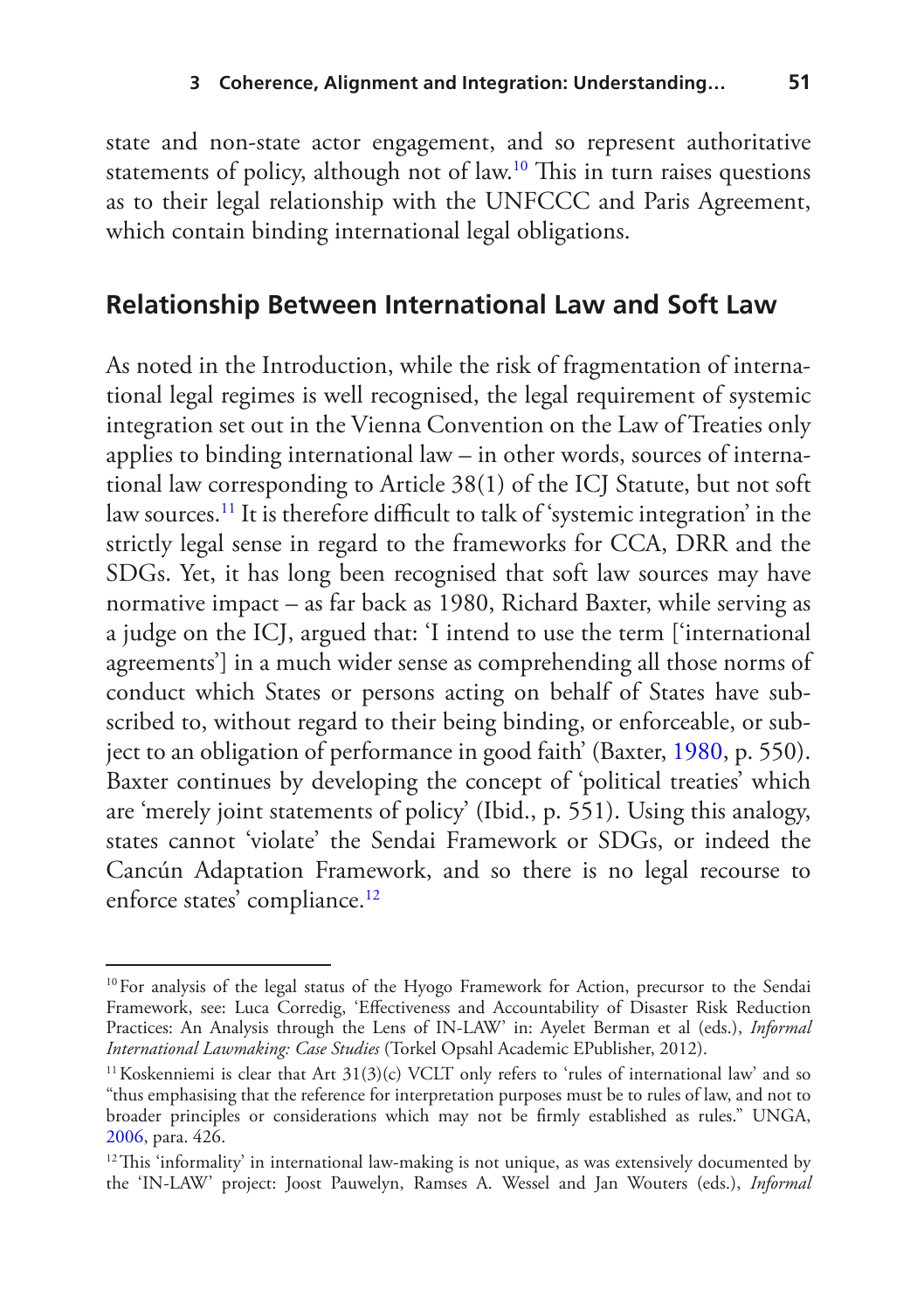Yet, if soft law texts cannot be enforced, what is the legal relationship between a binding source of international law such as the Paris Agreement and non-binding texts such as the Sendai Framework and the SDGs? At the simplest level, there is no relationship, since a breach of the Paris Agreement by a state party would need to be adjudicated solely based on the legal obligations set out within the UNFCCC framework.<sup>13</sup> Conversely, it is not possible for a state to legally violate a non-binding policy document such as the Sendai Framework or the SDGs, so no legal consequences fow from it and it would therefore not trigger that state's legal obligations in a separate binding text such as the Paris Agreement.

However, when one examines the language used by states in these legal and policy frameworks, it is clear that they have acknowledged the close connections between their substantive content and objectives. The Preamble to the UNFCCC, adopted in 1992, specifcally notes that: 'Responses to climate change should be coordinated with social and economic develop-ment in an integrated manner.<sup>['14](#page-8-1)</sup> More recently, the final Outcome Statement of the Rio+20 World Summit in 2012 was a key intergovernmental acknowledgement of the need to move away from a fragmented and siloed approach. In particular, at the Rio+20 summit, heads of state called for: 'disaster risk reduction and the building of resilience to disasters to be addressed with a renewed sense of urgency in the context of sustainable development and poverty eradication and, as appropriate, to be integrated into policies, plans, programmes and budgets at all levels' (UNGA, [2012,](#page-20-4) para. 186). Moreover, the Outcome Statement continued to stress:

the importance of stronger interlinkages among disaster risk reduction, recovery and long-term development planning, and call for more coordinated and comprehensive strategies that integrate disaster risk reduction and climate change adaptation considerations into public and private investment, decision-making and the planning of humanitarian and devel-

*International Lawmaking* (Oxford University Press, 2012); and Berman et al, *Informal International Lawmaking* (n.10).

<span id="page-8-0"></span><sup>&</sup>lt;sup>13</sup> Article 14 UNFCCC sets out the mechanisms for the settlement of disputes between state parties to the Convention, namely negotiation, arbitration or submission to the International Court of Justice.

<span id="page-8-1"></span><sup>&</sup>lt;sup>14</sup> Preamble, UNFCCC.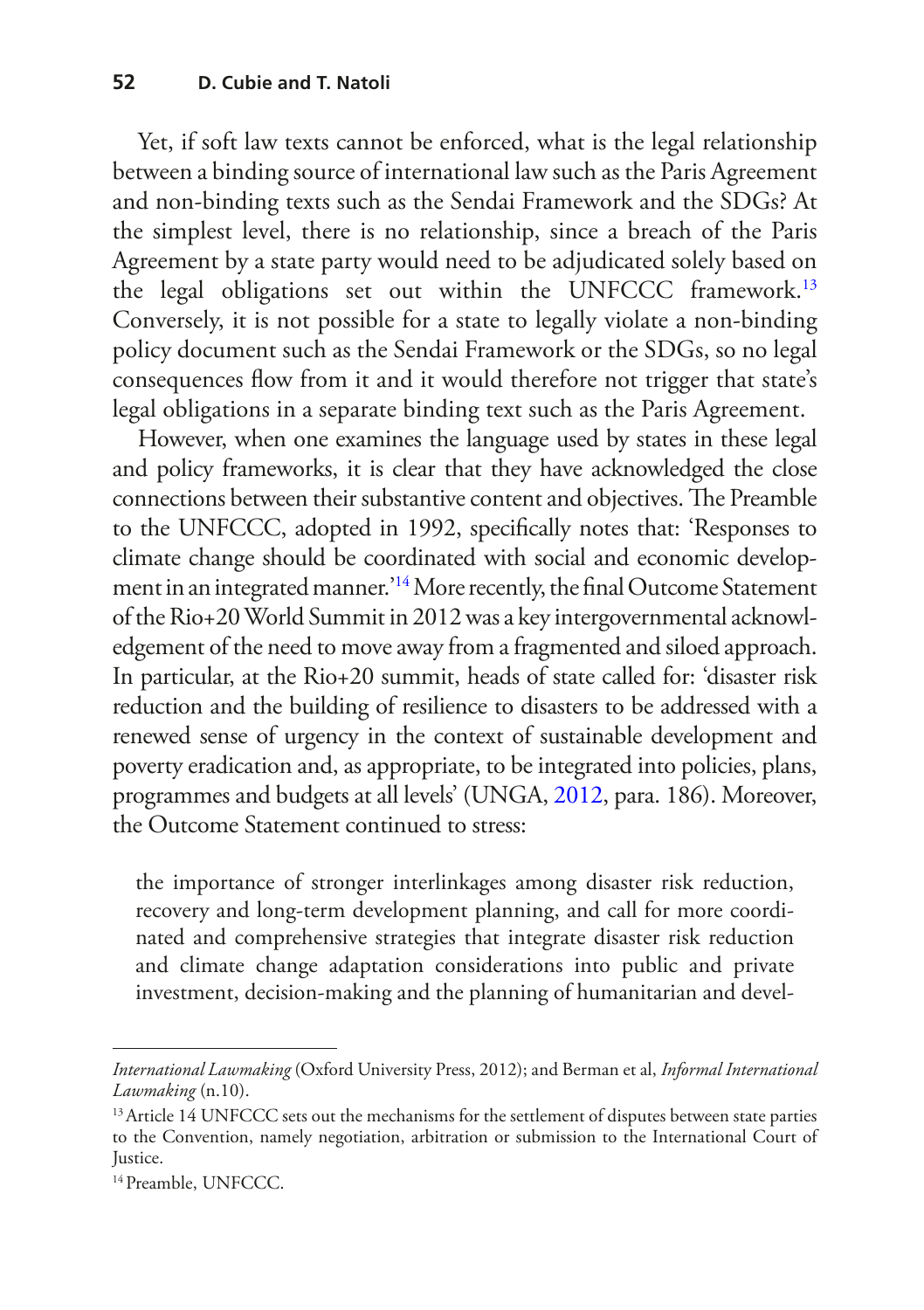opment actions, in order to reduce risk, increase resilience and provide a smoother transition between relief, recovery and development. (Ibid., para. 188)

This requirement was solidified three years later when the UN 2030 Agenda reafrmed 'the outcomes of all major United Nations conferences and summits which have laid a solid foundation for sustainable development and helped to shape the new Agenda.' (UNGA, [2015](#page-20-0), para. 11). Yet, a semantic examination of the relevant documents shows that key terminology is used in an inconsistent manner. The final section of this chapter will therefore attempt to rationalise the plethora of phrases used to describe the linkages and relationship between these three legal and policy frameworks into a clear structure based on 'coherence,' 'alignment' and 'integration'. Considering the diversity of national and regional contexts, this should not be seen as a one-size-fts-all formula but hopefully will provide an overarching mechanism for understanding the (legal) relationships between the three topics.

#### **The 'Hourglass' Model: Coherence, Alignment and Integration**

Certain words and phrases have a specifc legal defnition or understanding, both at the domestic level and in international law. So, for example, the 'principle of integration' in international environmental law<sup>15</sup> relates to a legal obligation on the part of states to integrate environmental considerations into the planning and implementation of development activities (McIntyre, [2013](#page-19-7)). Yet, as noted by McIntyre, even within the EU's advanced regional legal system the precise normative character and substantive content of the principle are far from clear (Ibid., p. 105). In a similar manner, the extensive recourse to the concept of 'resilience' in the Sendai Framework, Paris Agreement and 2030 Agenda means that one can view it as a 'semantic cement' holding the three frameworks together. However, there has been valid criticism of the diferential understandings of the way the

<span id="page-9-0"></span><sup>&</sup>lt;sup>15</sup>It should be noted that international environmental law, which encompasses issues such as biodiversity and pollution, is not synonymous with climate change law.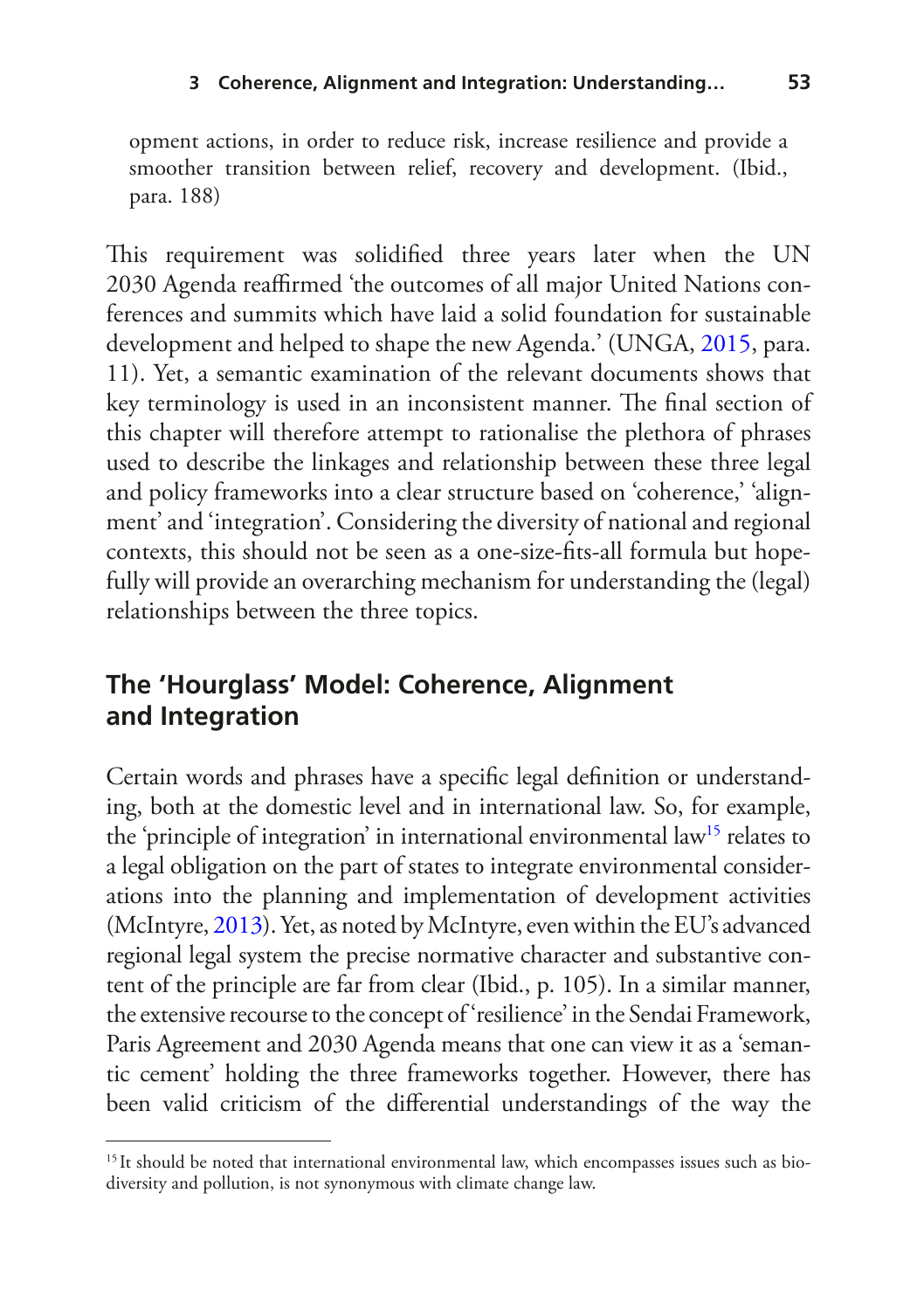concept is employed across the three instruments (Siders, [2016](#page-19-6), pp. 114–120). Therefore, for the purposes of this analysis and reflecting the uncertain legal relationships between the diferent texts under consideration, we will utilise standard dictionary defnitions of the relevant words rather than relying upon specifc legal defnitions.

Due to the multidimensional relationships between the three frameworks at the international, regional and national levels, we will commence with a discussion of systemic coherence at the international level (a), followed by vertical alignment between the international, regional and national/sub-national levels (b), and fnally horizontal integration at the domestic level (c). As set out in Fig. [3.1](#page-10-0) below, the dynamic nature of these relationships can be visualised in a unifed model represented by the classic image of an hourglass.

<span id="page-10-0"></span>

**Fig. 3.1** Hourglass model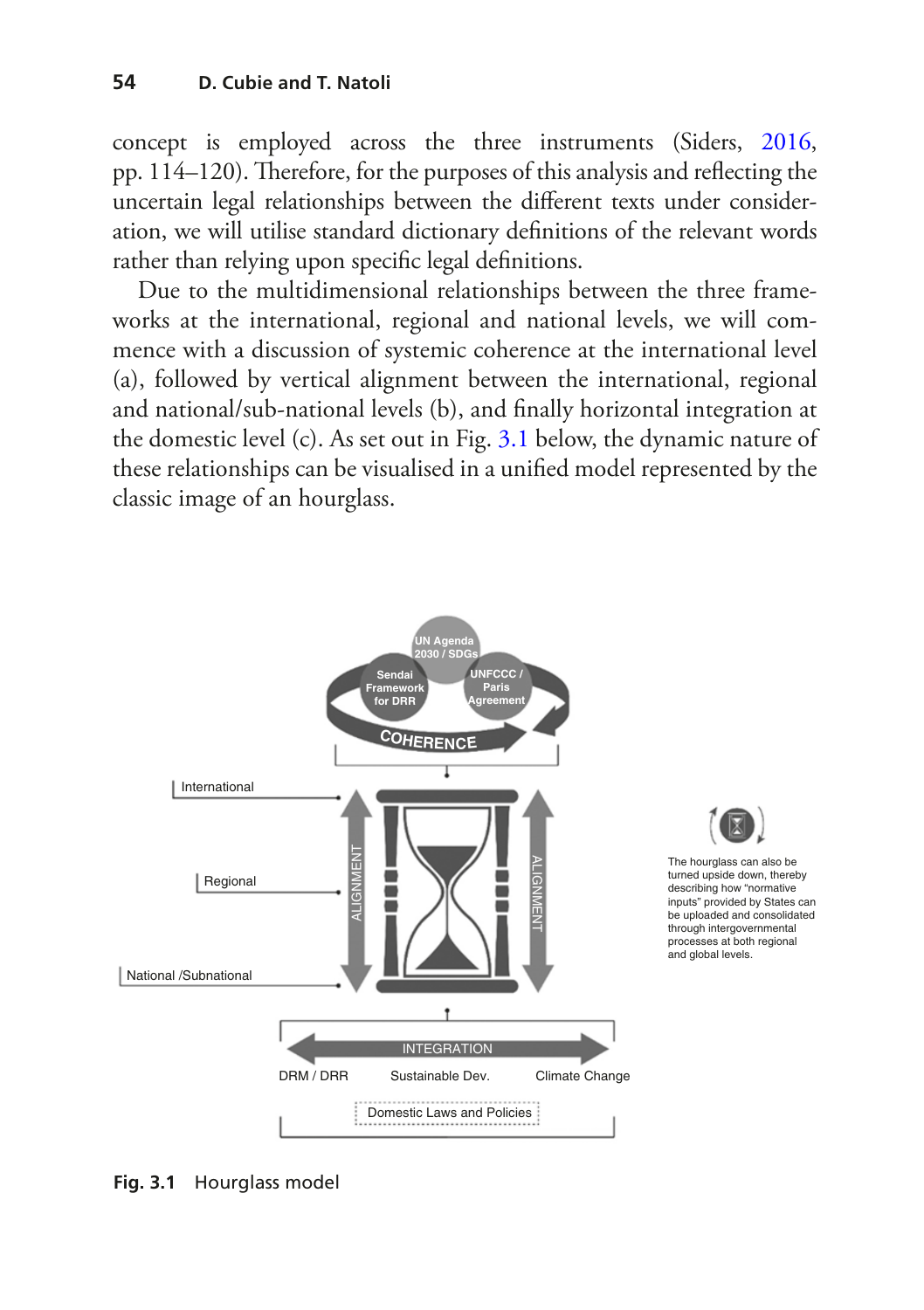#### **Systemic Coherence: The Need for Consistency**

Starting from the consideration that 'coherence' is defned as any 'logical and consistent' argument or theory (Soanes & Stevenson, [2006,](#page-19-8) p. 278), ensuring the efective coexistence of the three global frameworks analysed in this study is facilitated by the extent to which they share the same principles/criteria in their respective normative reasoning and purposes (i.e. logic) and exert a simultaneous regulatory efect without discrepancies and in compatible forms (i.e. consistency).[16](#page-11-0) Both 'logic' and 'consistency' elements are detectable in the text of the three instruments, albeit in diferent forms.

The 2030 Agenda /SDGs is the framework where the two elements emerge most vividly. Described as 'universal' in nature and based on the idea of a 'collective journey', one can consider 'coherence' as one of the Agenda's inherent features, as demonstrated by the recurrent use of this term throughout the document. The Agenda's overarching purpose of unifying the multifaceted dimensions of sustainability entails humanity living 'in harmony with nature' (para. 9), while also being able to cope with the adverse impacts of climate change (para. 14) and related disaster risks (para. 33). This idea is enshrined in the wording of the SDGs, such as Goal 1.5 ('[B]uild the resilience of the poor and those in vulnerable situations and reduce their exposure and vulnerability to climate-related extreme events') and Goal 13.1 ('Strengthen resilience and adaptive capacity to climate-related hazards and natural disasters in all countries'). With the clear intention to prevent overlaps or conficts, the Agenda includes two 'coherence clauses' – the frst recognising the UNFCCC is the 'primary international, intergovernmental forum for negotiating the global response to climate change' (para. 31, plus SDG 13) and the second clarifying that cities and human settlements should develop and implement holistic disaster risk management at all levels 'in line with the Sendai Framework for Disaster Risk Reduction 2015–2030' (SDG 11.b).

Likewise, by acknowledging climate change as a key source of disaster risk and a serious impediment to sustainable development, the various intergovernmental negotiations of 2015 were recognised in the Sendai

<span id="page-11-0"></span><sup>&</sup>lt;sup>16</sup>For discussion of coherence across the three frameworks, see: Siders, [2016.](#page-19-6)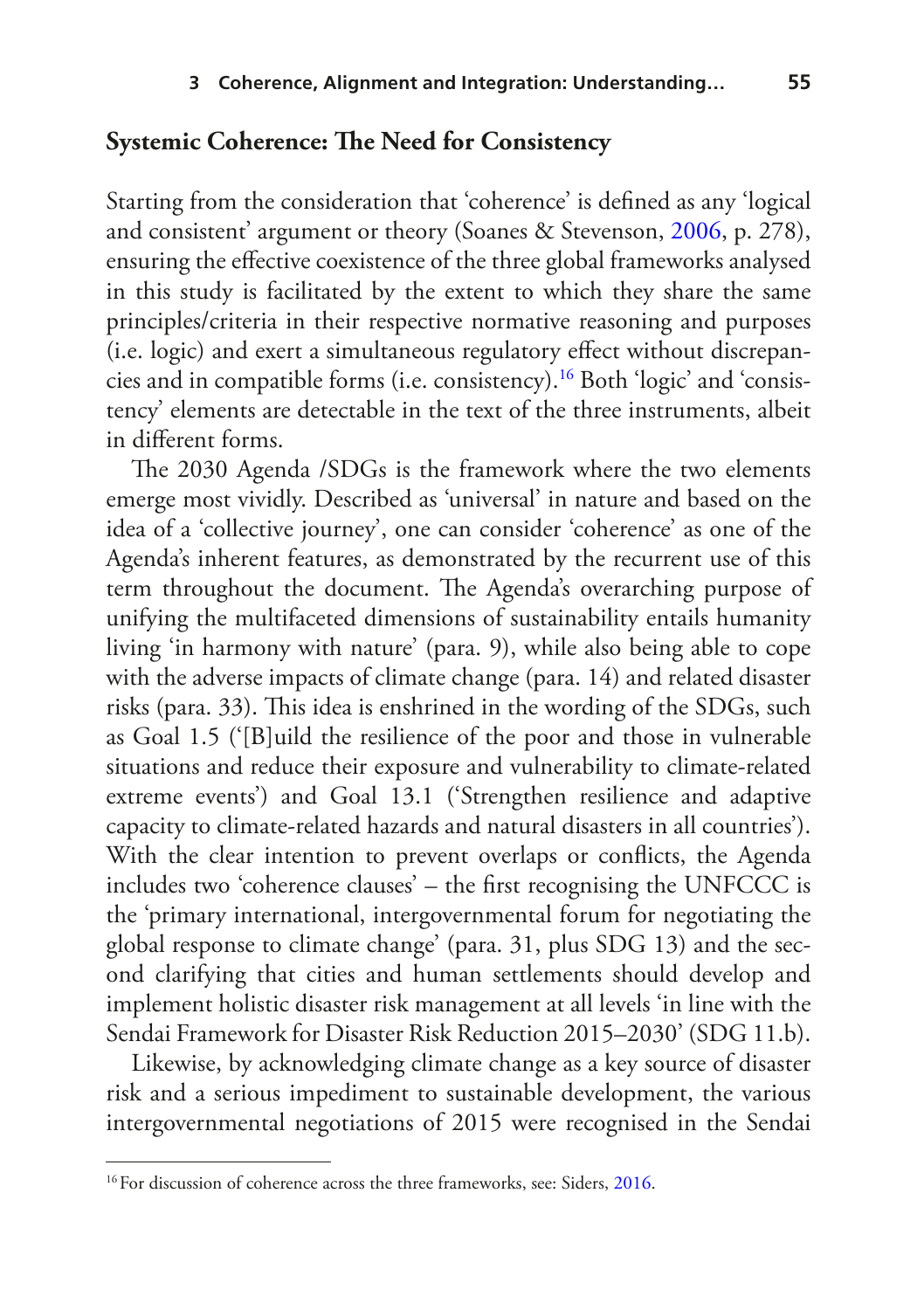Framework as a 'unique opportunity to enhance coherence' across interrelated processes, while 'respecting' the role of the UNFCCC 'within its mandate'.[17](#page-12-0) It is no surprise, therefore, that the Sendai Framework's guiding principles and priorities openly recognise the need for coherence across the SDG, CCA and DRR agendas in the development and imple-mentation of all relevant policies, plans, practices and mechanisms.<sup>[18](#page-12-1)</sup>

A similar aim can be detected in the Paris Agreement, although through more cautiously diplomatic language. Both the Preamble and certain operative provisions include elements highlighting the intrinsic relationship between climate change, risk reduction and sustainable development – not least the prominent placement of the official acknowledgement of the UN 2030 Agenda and SDG Goal 13 in particular, and the Sendai Framework on the first page of the Agreement. This is followed by Article 2(1) which states that among the Agreement's objectives is the consolidation of 'the global response to the threat of climate change, in the context of sustainable development', including by '[i]ncreasing the ability to adapt to the adverse impacts of climate change and foster climate resilience.' This objective is bolstered by Article  $7(1)$  establishing a 'global goal on adaptation' which entails 'enhancing adaptive capacity, strengthening resilience and reducing vulnerability to climate change, with a view to contributing to sustainable development and ensuring an adequate adaptation response.' Furthermore, in the context of a state's nationally determined contributions, Article 6(8) notes 'the importance of integrated, holistic and balanced non-market approaches' and continues by stating that such approaches shall aim to '… (c) Enable opportunities for coordination across instruments and relevant institutional arrangements.' These provisions clearly aim to highlight the cross-cutting relationship between a state's adaptive capacity, climate resilience and sustainable development objectives. However, while the promotion of coherence between the three legal and policy frameworks is a worthwhile goal by

<span id="page-12-0"></span><sup>&</sup>lt;sup>17</sup> Sendai Framework, paras. 4, 6, 11 and 13.

<span id="page-12-1"></span><sup>&</sup>lt;sup>18</sup> See paras. 19(h), 28(b), 31(a), 48(c) and 49. See also para.50, addressing the intention to develop a mechanism to measure global progress in the implementation of the Sendai Framework in conjunction with the work of the Inter-Agency and Expert Group on Sustainable Development Goal Indicators.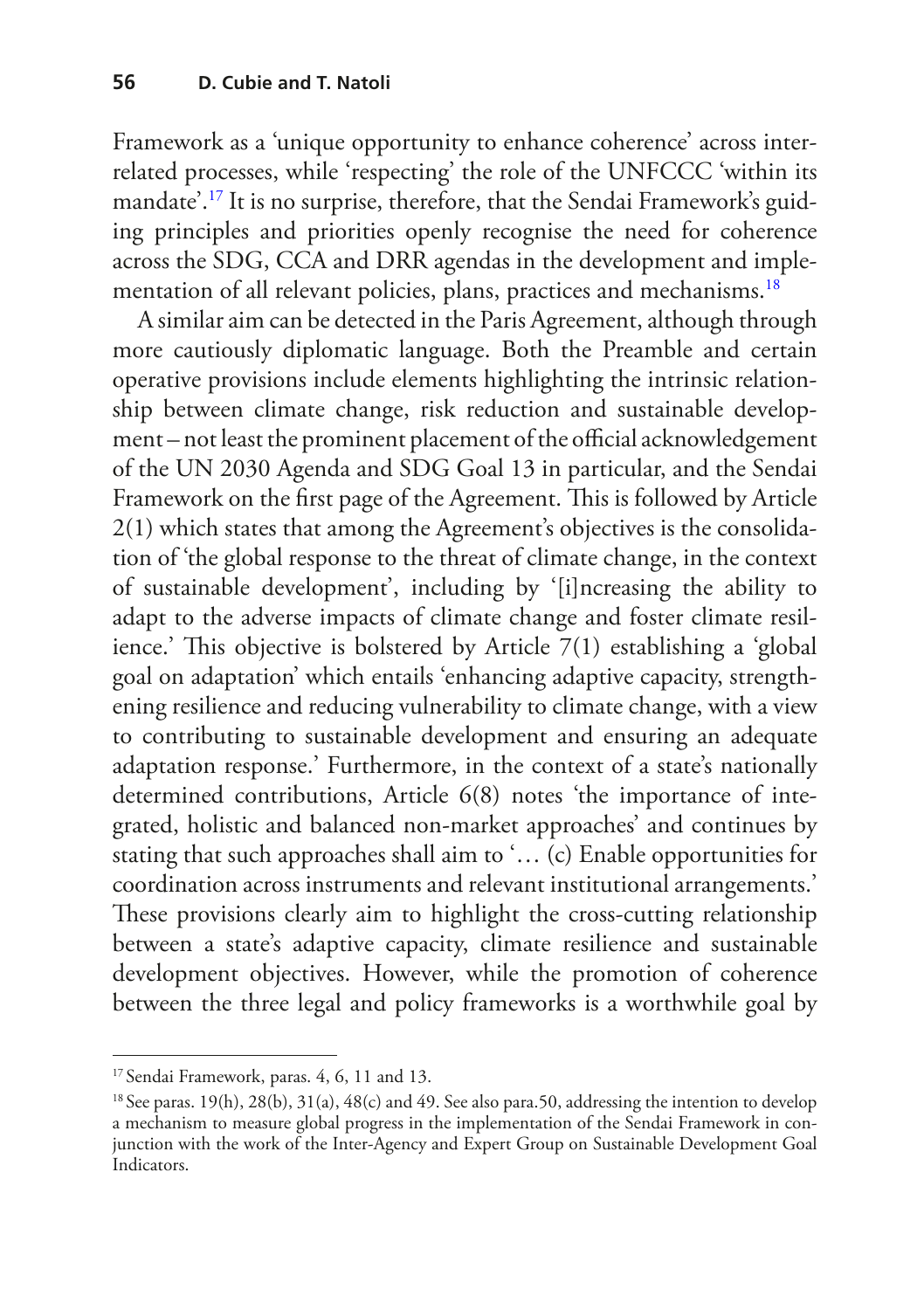itself, it is insufficient. Therefore, we next turn to the processes whereby international normative instruments can infuence regional and national approaches, and vice versa.

#### **Vertical Alignment: From International to National/ Sub-National (and Back)**

Having discussed how the three frameworks are horizontally interlinked at the international level, we will now consider them through the lens of multilevel governance, namely the vertical relationship between global, regional/sub-regional and national/sub-national decision-making bodies and institutions (Lane & Hesselman, [2017\)](#page-18-6). While the three frameworks under consideration do not explicitly refer to it, the concept of normative 'alignment' appears as particularly ft-for-purpose, considering that the verb 'align' defnes any act of placing or arranging items 'in a straight line or into correct relative positions' (Soanes & Stevenson, [2006](#page-19-8), p. 33.).

There are a wide variety of differing institutional and legal approaches adopted by regional organisations, and the hourglass model recognises that regional structures and initiatives may act as a central fulcrum to facilitate the two-way flow of knowledge, experience and norms between the national and international levels. For instance, interesting and up-todate fndings on vertical alignment in climate-risk governance can be found by exploring relevant practice within the Pacifc Island region which hosts fve of the ten most at-risk countries in the world and is where climate change is causing serious consequences at a growing rate (IFRC, [2020](#page-18-7)). Over the last few years, many Pacifc Island Countries (PICs) have been reforming their institutional and normative systems in order to pursue a holistic approach to disaster and climate resilience, and this process has been closely tied to the regional and international advancements from 2015 onwards (Hopkins, [2019\)](#page-18-8). For example, the Government of Fiji has undertaken detailed analysis of how to align their domestic adaptation policies with the Sendai Framework and the SDGs. So, when launching their National Adaptation Plan in 2018, the Fijian Government noted: 'This NAP has been aligned to support these international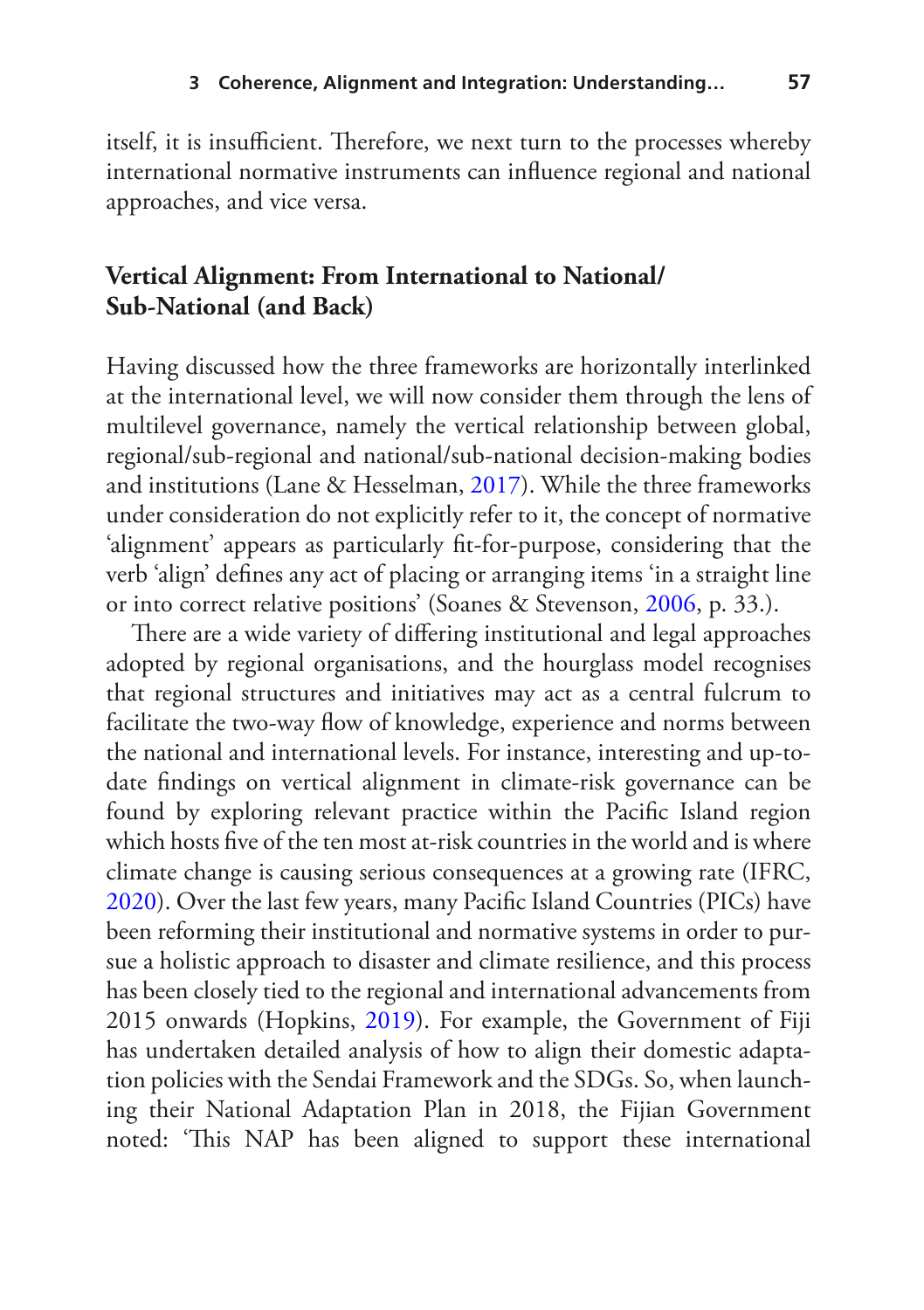agreements as one of many national processes through which these agreements should be achieved'(Republic of Fiji, [2018,](#page-19-9) p. 37; Natoli, [2020a\)](#page-19-10).

A critical role in this alignment process has been played by regional organisations such as the Pacifc Community (SPC), the Secretariat of the Pacifc Regional Environment Programme (SPREP) and the Pacifc Islands Forum Secretariat (PIFS). These organisations have supported and channelled national eforts to build common positions, promoting the most relevant initiatives and providing the necessary technical expertise. A key outcome of this dynamic is the 'Framework for Resilient Development in the Pacifc (FRDP)', a high-level strategic document adopted in 2016 to guide diferent stakeholder groups on how to enhance resilience to climate change and disasters, 'in ways that contribute to and are embedded in sustainable development' (SPC et al., [2016\)](#page-19-11).

The FRDP drafting process incorporated the contribution of global bodies such as the UN Development Programme (UNDP) and UN Office for Disaster Risk Reduction (UNDRR). It is not surprising, then, that a clear link with the three instruments of reference is evident throughout the text, where the intention to contribute to and complement their implementation is repeatedly stated (SPC et al., [2016](#page-19-11), pp. 3, 5, 10–11). This also provides evidence of PICs' intention to opt for a coordinated regional implementation of the Post-2015 Agenda on climate-risk governance and feed into global intergovernmental processes with 'a single voice'.

Of note, the FRDP was the result of an '[e]xtensive and inclusive engagement process with stakeholders, from national and communities to regional and international levels' (SPC et al., [2016,](#page-19-11) p. 1). In light of this, the vertical 'positioning' that inspired the document should not be considered as unidirectional (i.e. only going from the global to the local), as it can also build on the capacity to collect and transmit inputs from communities/civil society to the national, regional and intergovernmental levels. The dynamic nature of this shifting relationship from top-down to bottom-up is represented in the hourglass model proposed here by the simple fact that an hourglass is equally effective whichever way it is turned (see Fig. [3.1](#page-10-0)).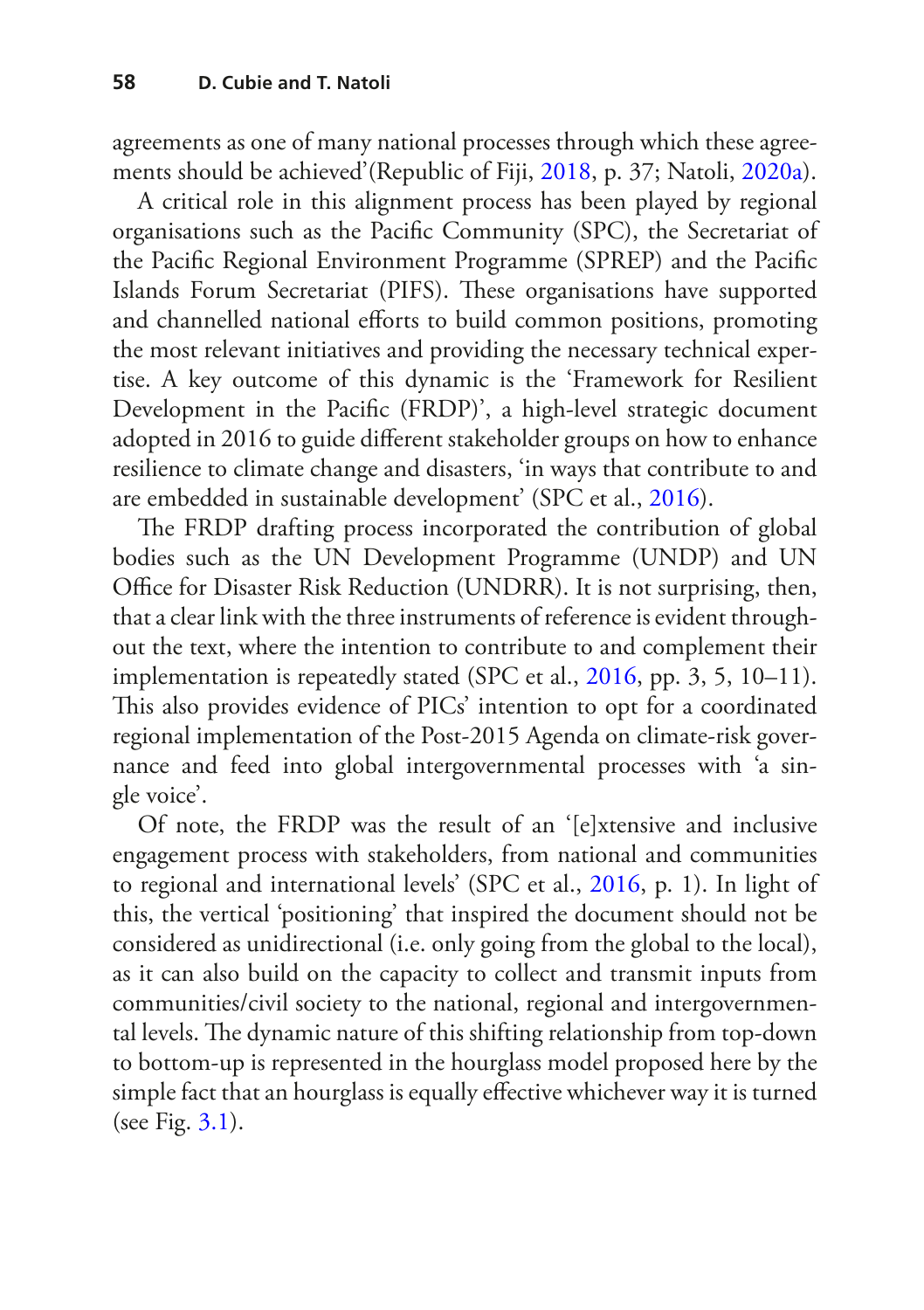#### **Horizontal Integration: Mainstreaming into Domestic Law and Policy**

Following our discussion of systemic coherence at the international level and vertical alignment between the international, regional/sub-regional and national/sub-national levels, the third component of the hourglass model focuses specifcally on national law and policy. Considering that the dictionary defnition of 'integration' is 'to combine or be combined to form a whole' (Soanes & Stevenson, [2006,](#page-19-8) p. 738), it is perhaps surprising that this phrase is used across so many of the documents cited above. It is clear from the fact that the three relevant frameworks were negotiated in separate parallel mechanisms that states did not intend for them to be combined to form a single instrument. However, the word 'integration' is used in a more specifc context when discussing the domestic level. For example, SDG Goal 13.2 sets out the need to 'integrate climate change measures into national policies, strategies and planning.'[19](#page-15-0) Likewise, the Paris Agreement calls on parties to integrate climate adaptation 'into relevant socioeconomic and environmental policies and actions, where appropriate.<sup>20</sup> While the Sendai Framework urges states to 'mainstream and integrate disaster risk reduction within and across all sectors' and to address DRR and build resilience to disasters 'with a renewed sense of urgency in the context of sustainable development and poverty eradication and, as appropriate, to be integrated into policies, plans, programmes, and budget at all levels and considered within relevant frameworks' (para. 2).

One can therefore deduce that a key objective of drafters in using the word 'integration' is not to create a single international framework but to encourage states to take a holistic view across all policy areas at the domestic level. The normative reform process currently underway in the Republic of Fiji represents an instructive example of how this perspective can efectively be pursued. A consistent and integrated approach between CCA and DRR can be observed in the relevant policies adopted by the Fijian authorities since 2015, aligning at the same time with regional and

<span id="page-15-0"></span><sup>19</sup> SDG 13.2.

<span id="page-15-1"></span><sup>20</sup>Paris 7.5.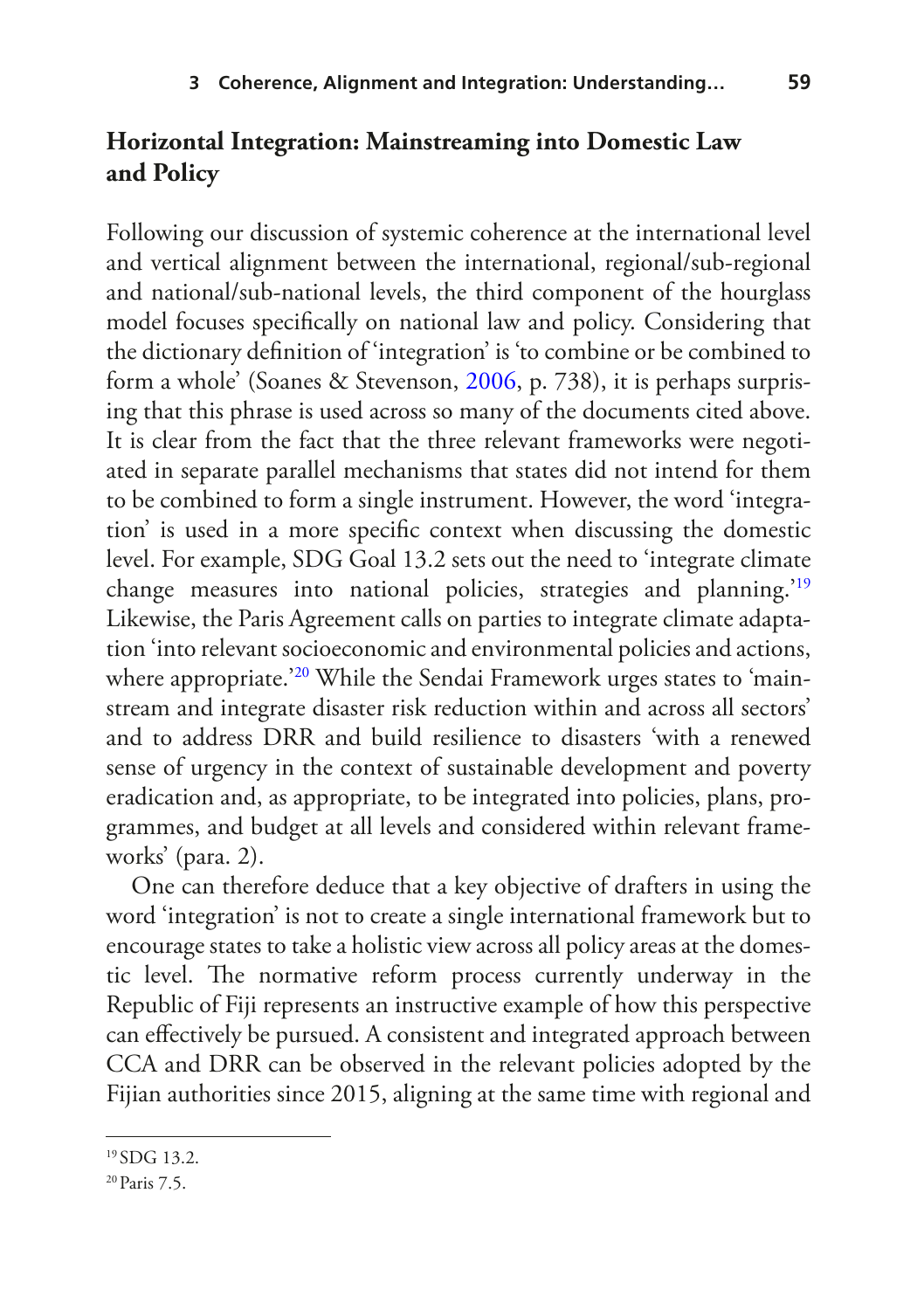global commitments (Natoli, [2020a,](#page-19-10) pp. 36–45). As clearly set out in the Fiji National Adaptation Plan (NAP): 'Horizontal integration refers to the mainstreaming of climate change issues into national-level development planning processes so that they are suitably climate-informed' (Republic of Fiji, [2018](#page-19-9), p. 46).

From an institutional point of view, a clear example of integration is given by the new National Climate Change Policy (NCCP), which encompasses a careful articulation of Fiji's priorities in reducing present and future climate risks through a 'woven approach' to resilient development (Republic of Fiji, [2019,](#page-19-12) p. 8). Interestingly, among its main structural reforms are the creation of a Cabinet Committee on Climate and Disaster Risk (CCCDR) and the re-establishment of the National Climate Change Coordination Committee (NCCCC). The updated mandate of the NCCCC includes a requirement to provide '[c]lear guidance for interactions with the National Disaster Management Committee on issues that cross-cut the adaptation and disaster risk reduction objectives to improve the ability to coordinate resources and improve the accuracy of risk reduction reporting and planning' (Republic of Fiji, [2019](#page-19-12), pp. 47, 78).

This domestic integration is also reflected in the current text of the Fijian Climate Change Bill, which was published in late 2019. Drafted in close synergy with the NCCP, the Bill aims to 'integrate the consideration of climate change projections, articulation of risk reduction responsibilities and formulation of resilience-building objectives across all sector plans and strategies.'[21](#page-16-0) Once enacted, the Bill is expected to provide the necessary legal basis for establishing clear responsibilities and obligations, so as to ensure overall consistency across governmental structures and promote the harmonisation and integration of the entire normative system. Of note, the judiciary may be called on to play an important role: as per the current draft Bill, the Fijian High Court will be endowed with the power to set aside and order the remake of any specifc legislative act that does not adequately take account of climate change.<sup>22</sup>

<span id="page-16-0"></span><sup>&</sup>lt;sup>21</sup> Fiji, *Climate Change Bill* (Draft) 2019, art.4(f).

<span id="page-16-1"></span><sup>22</sup> Ibid. art.16.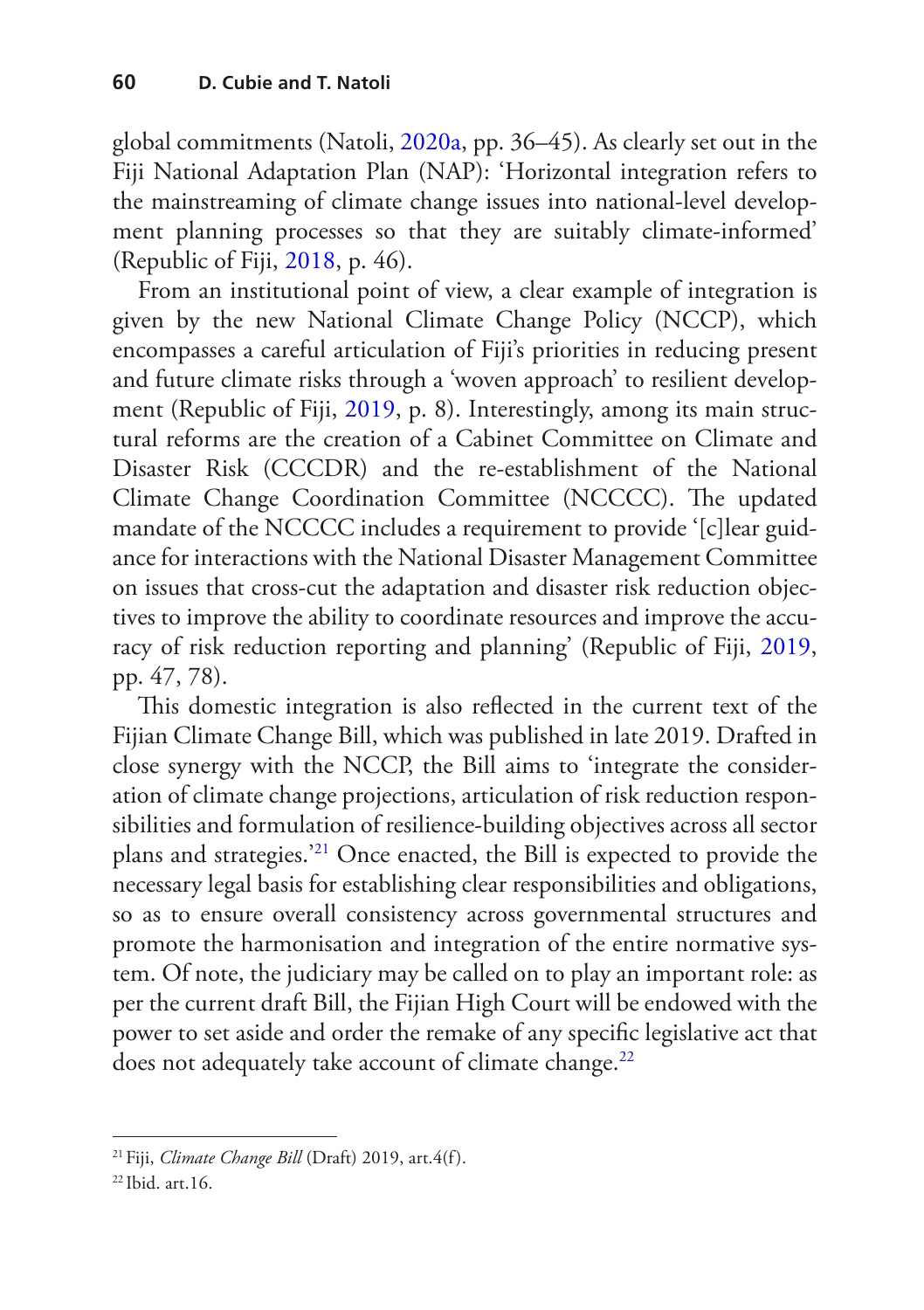## **Conclusions**

Just as sand flows from and into either half of an hourglass, the sharing of knowledge and expertise in the felds of CCA, DRR and sustainable development fows from the local to the national, the regional to the international, and back again. This vertical alignment helps to ensure that there is bidirectional exchange of legal principles and operational experience, as well as monitoring of the actions taken at each level.[23](#page-17-0) As Harold Koh has observed, 'Twenty-frst century international lawmaking has become a swirling interactive process whereby norms get 'uploaded' from one country into the international system, and then 'downloaded' elsewhere into another country's laws or even a private actor's internal rules'  $(Koh, 2012)$  $(Koh, 2012)$  $(Koh, 2012)$ . The importance of regional organisations in supporting this interactive process of vertical alignment is evident from the coordinated approach undertaken in the Pacifc Region.

However, vertical alignment will be hard to achieve if there is not a coherent body of norms and practice at the international level. Therefore, acknowledging and promoting the shared logic and consistency between the Paris Agreement, Sendai Framework and 2030 Agenda, as well as any inconsistencies, are essential. In other words, while the limited scope of Article 31(1)(c) of the Vienna Convention on the Law of Treaties does not allow us to talk about 'systemic integration' of the post-2015 global agenda on climate-risk governance from a legal perspective, one can identify 'systemic coherence' between the relevant frameworks. Nevertheless, as research from the Pacifc region indicates, there is no one-size-fts-all solution to legal and policy integration at the national level. Full integration via the creation of a unitary governmental department or piece of legislation is not necessarily the best option, and each state will need to review their own domestic structures and context.<sup>24</sup> However, emerging practice is based on the expectation that enhancing integration at the domestic level can reduce duplication and optimise the use of limited

<span id="page-17-0"></span><sup>&</sup>lt;sup>23</sup> Each of the three global frameworks has internal monitoring and reporting mechanisms, which state parties are expected to comply with.

<span id="page-17-1"></span><sup>&</sup>lt;sup>24</sup> See for instance the Fijian Disaster Risk Reduction Policy 2018–2030 (NDRRP) noting that the degree of integration will "vary based on the needs and priorities" (para. 115).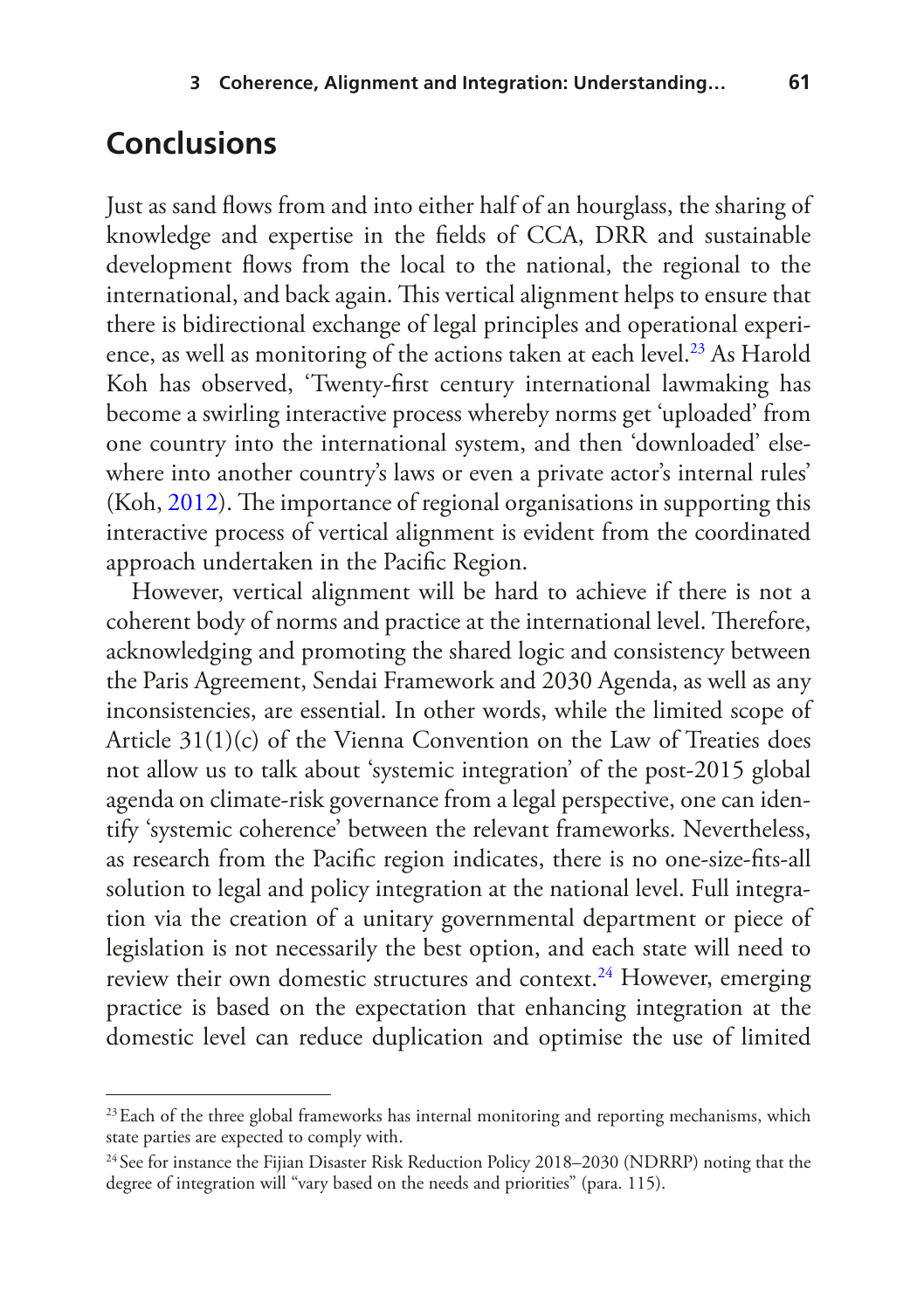resources and the sharing of technical expertise, as well as refect and support coherence at the international level. As a simple visual representation of these processes, the hourglass model aims to promote understanding of the legal relationship between sustainable development, climate change adaptation and disaster risk reduction, and break down the regulatory silos which have hampered efective cross-cutting dialogue and action in the past.

## **References**

- <span id="page-18-2"></span>Albis, K., Cedervall Lauta, K., & Raju, E. (2020). Disaster Knowledge Gaps: Exploring the Interface Between Science and Policy for Disaster Risk Reduction in Europe. *International Journal of Disaster Risk Science, 11*, 1–12.
- <span id="page-18-5"></span>Baxter, R. R. (1980). International Law in 'Her Infnite Variety'. *International and Comparative Law Quarterly, 29*, 549–566.
- <span id="page-18-4"></span>Blutman, L. (2010). In the Trap of a Legal Metaphor: International Soft Law. *International and Comparative Law Quarterly, 59*, 605–624.
- <span id="page-18-1"></span>de Leon, E. G., & Pittock, J. (2017). Integrating Climate Change Adaptation and Climate-Related Disaster Risk-Reduction Policy in Developing Countries: A Case Study in the Philippines. *Climate & Development, 9*(5), 471–478.
- <span id="page-18-3"></span>Hannum, H. (1996). The Status of the Universal Declaration of Human Rights in National and International Law. *Georgia Journal of International and Comparative Law, 25*, 287–397.
- <span id="page-18-8"></span>Hopkins, W. J. (2019). Pacifc (2018). *Yearbook of International Disaster Law, 1*, 366–372.
- <span id="page-18-7"></span>IFRC (International Federation of Red Cross and Red Crescent Societies). (2020). *Risk Governance for Resilient Development in the Pacifc, Reports from Legislating and Policy Making for Climate Smart DRM Workshop – Fiji*, October 2019, 3.
- <span id="page-18-9"></span>Koh, H. (2012). Twenty-First Century International Lawmaking. Speech at Georgetown University Law Center, Washington, DC (17 October 2012) 14.
- <span id="page-18-0"></span>Koskenniemi, M. (2007). The Fate of Public International Law: Between Technique and Politics. *Modern Law Review, 70*(1), 1–30.
- <span id="page-18-6"></span>Lane, L., & Hesselman, M. (2017). Governing Disasters: Embracing Human Rights in a Multi-Level Multi-Duty Bearer, Disaster Governance Landscape. *Politics and Governance, 5*(2), 93–104.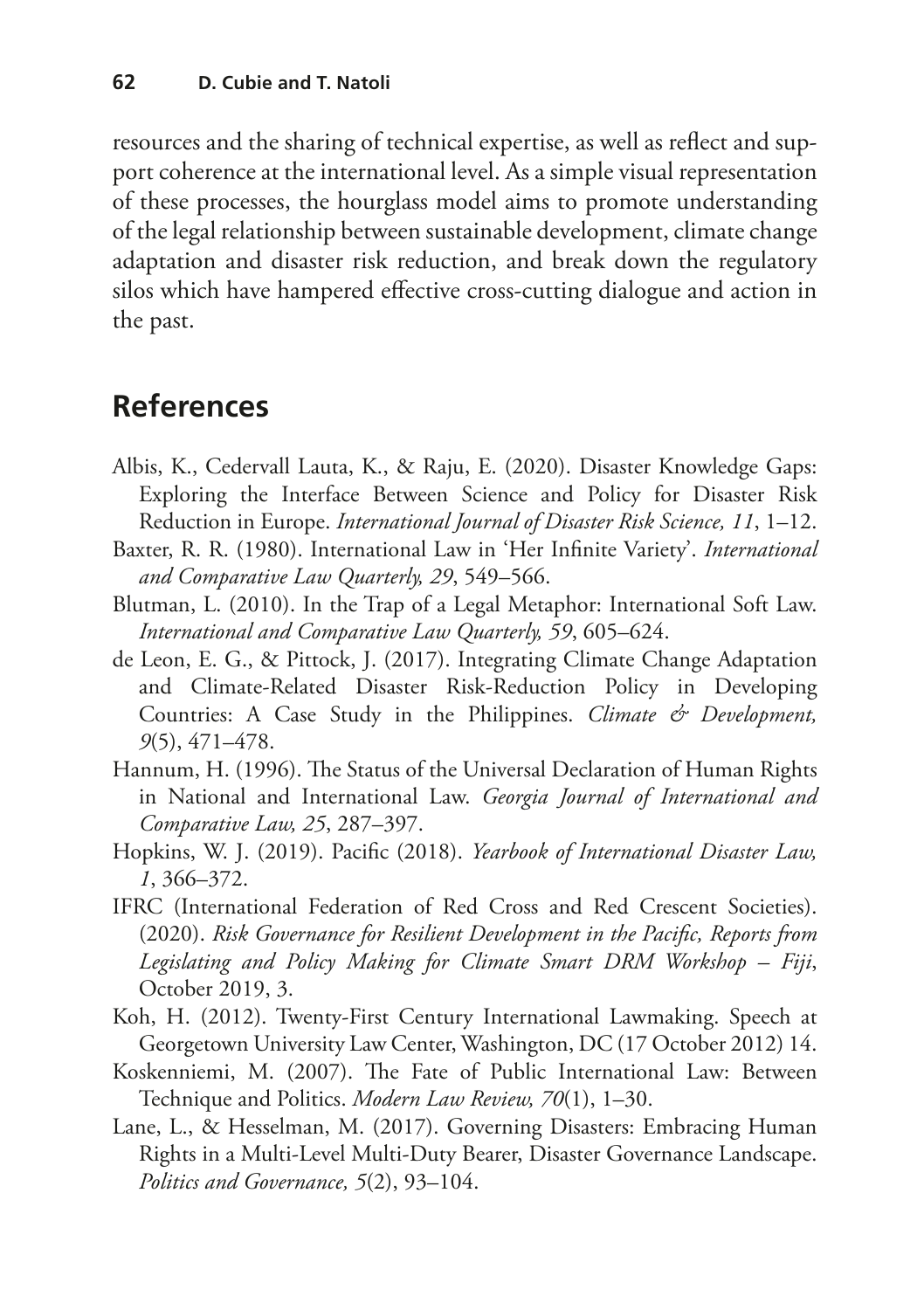- <span id="page-19-5"></span>McCrudden, C. (2006). Legal Research and the Social Sciences. *Law Quarterly Review, 122*, 632–650.
- <span id="page-19-7"></span>McIntyre, O. (2013). The Principle of Environmental Integration in Sustainable Development Law: Sobering Lessons from EU Law. In L. Western, P. Taylor, & A. Michelot (Eds.), *Confronting Ecological and Economic Collapse: Ecological Integrity for Law, Policy and Human Rights* (pp. 104–110). Earthscan/Taylor & Francis.
- <span id="page-19-2"></span>McLachlan, C. (2005). The Principle of Systemic Integration and Article 31(3) (c) of the Vienna Convention. *International and Comparative Law Quarterly, 54*, 279–320.
- <span id="page-19-0"></span>Melamed, C, Scott, A., & Mitchell, T. (2012). *Separated at Birth, Reunited at Rio? A Roadmap to Bring Environment and Development Back Together* (May 2012) Background Note, Overseas Development Institute.
- <span id="page-19-3"></span>Natoli, T. (2019). *Literature Review on Aligning Climate Change Adaptation (CCA) and Disaster Risk Reduction (DRR)*. IFRC/UCC.
- <span id="page-19-10"></span>Natoli, T. (2020a). *Law and Policies That Protect the Most Vulnerable Against Climate-Related Disaster Risks: Findings and Lessons Learned from Pacifc Island Countries*. IFRC|UCC.
- <span id="page-19-4"></span>Natoli, T. (2020b). *Compendium on the Post-2015 Global Agenda on Climate-Risk Governance*, UCC Centre for Criminal Justice & Human Rights (CCJHR), Research Projects (May 2020). Available at: [https://www.ucc.ie/](https://www.ucc.ie/en/ccjhr/publications/) [en/ccjhr/publications/.](https://www.ucc.ie/en/ccjhr/publications/) Accessed 30 Aug 2021.
- <span id="page-19-1"></span>Peters, A. (2017). The Refinement of International Law: From Fragmentation to Regime Interaction and Politicization. *International Journal of Constitutional Law, 15*(3), 671–704.
- <span id="page-19-9"></span>Republic of Fiji. (2018). *National Adaptation Plan: A Pathway Towards Climate Resilience*.
- <span id="page-19-12"></span>Republic of Fiji. (2019). *National Climate Change Policy 2018–2030.*
- <span id="page-19-6"></span>Siders, A. (2016). Resilient Incoherence – Seeking Common Language for Climate Change Adaptation, Disaster Risk Reduction, and Sustainable Development. In J. Peel & D. Fisher (Eds.), *The Role of International Environmental Law in Disaster Risk Reduction* (pp. 110–112). Brill.
- <span id="page-19-8"></span>Soanes, C., & Stevenson, A. (Eds.). (2006). *Concise Oxford English Dictionary* (11 revised ed.). Oxford University Press.
- <span id="page-19-11"></span>SPC, SPREP, PIFS, UNDP, UNISDR, & USP. (2016). *Framework for Resilient Development in the Pacifc: An Integrated Approach to Address Climate Change and Disaster Risk Management (FRDP) 2017–2030*, 4.